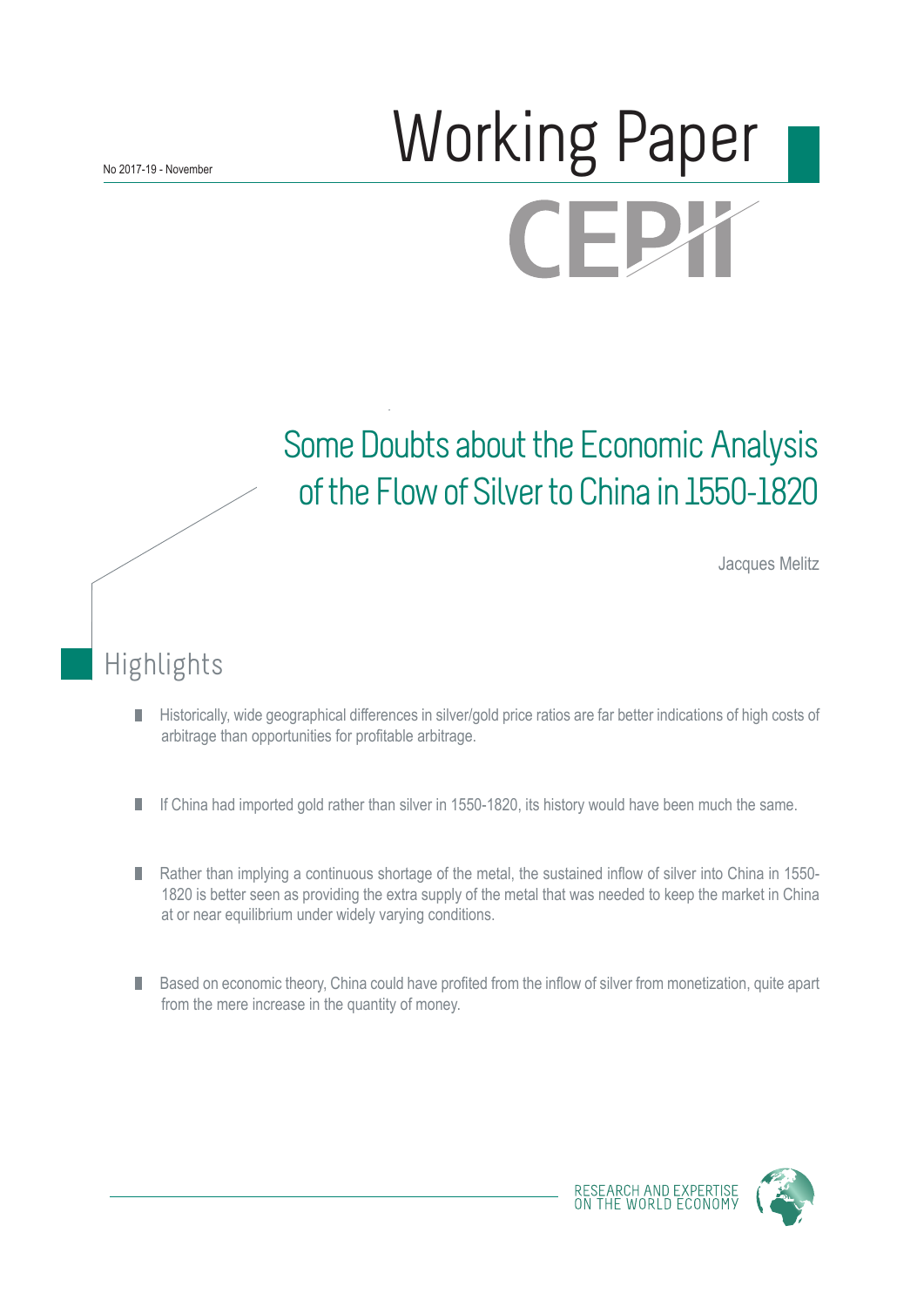## **Abstract**

The paper takes issue with the mainstream economic analysis of the enormous flow of silver into China in 1550-1820. First, I challenge the view that arbitrage between gold and silver in European trade with China was important except for one twenty-year spell. Next, I argue that had China imported gold, its history would have been much the same. I also dispute the idea that the persistence of the silver inflows from 1550 to 1820 implies any persistent disequilibrium, and I maintain that economic theory can easily accommodate the view that the inflow of silver into China sponsored growth in China.

## **Keywords**

Silver Flows into China 1550-1820, Silver/Gold Exchange Rates, Transaction Costs in International Trade.



N1, N15, N25, F36, F60.



CEPII (Centre d'Etudes Prospectives et d'Informations Internationales) is a French institute dedicated to producing independent, policyoriented economic research helpful to understand the international economic environment and challenges in the areas of trade policy, competitiveness, macroeconomics, international finance and growth.

CEPII Working Paper Contributing to research in international economics

© CEPII, PARIS, 2017

All rights reserved. Opinions expressed in this publication are those of the author(s) alone.

Editorial Director: Sébastien Jean

Production: Laure Boivin

No ISSN: 1293-2574

CEPII 113, rue de Grenelle 75007 Paris +33 1 53 68 55 00

www.cepii.fr Press contact: presse@cepii.fr

RESEARCH AND EXPERTISE<br>ON THE WORLD ECONOMY

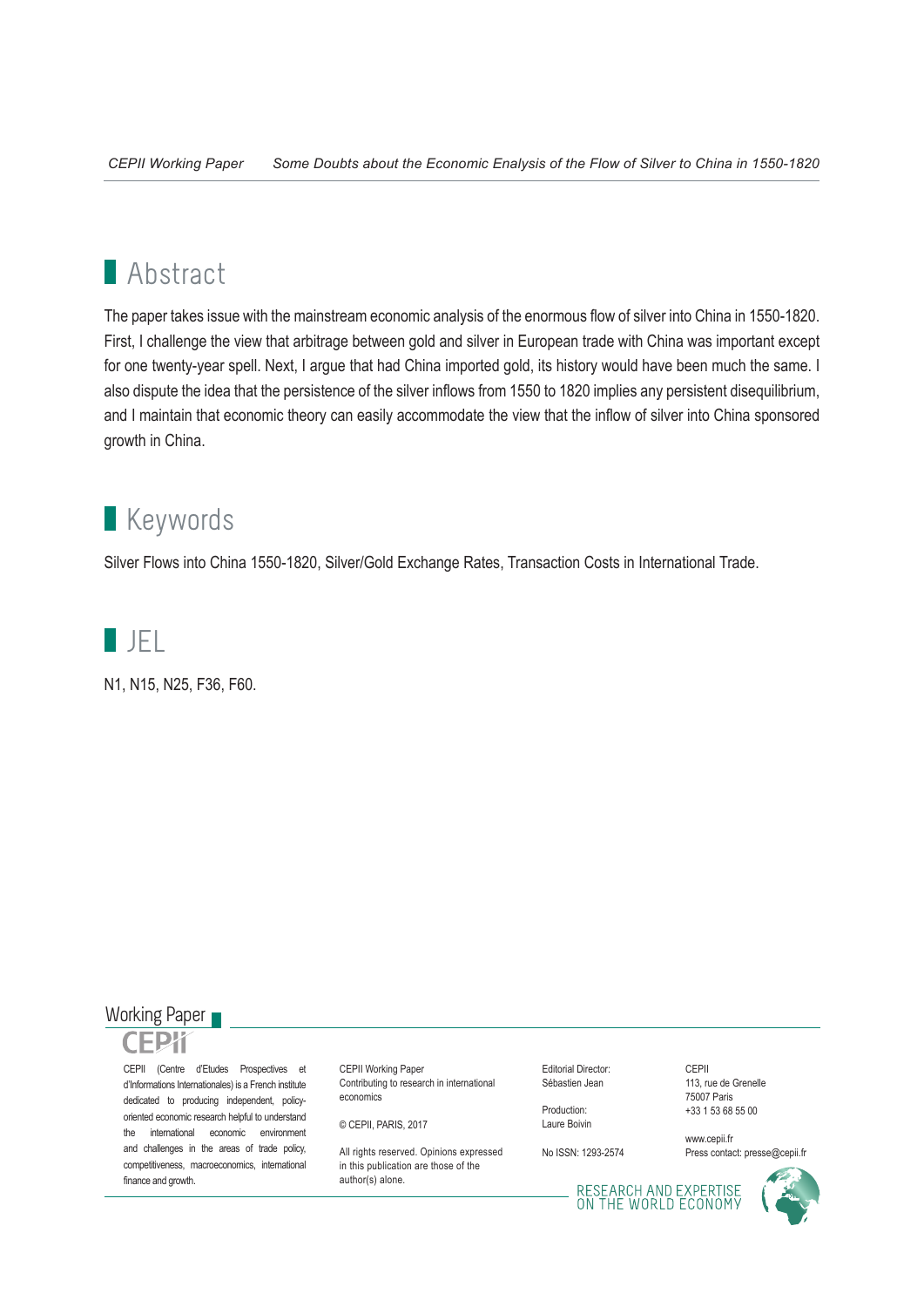#### **Some Doubts about the Economic Analysis of the Flow of Silver to China in 1550-1820**

Jacques Melitz

#### CEPII and CREST, Paris, and CEPR, London

#### October 2017

In these pages, I would like to express some doubts about the mainstream analysis of the enormous flow of silver to China in 1550-1820. These doubts will cover four separate topics: the importance of arbitrage between gold and silver; the inflow of silver rather than gold; the persistence of the silver inflow over centuries; and the effect of the inflow of silver on China itself.

On the first topic, the literature maintains that arbitrage between gold and silver is essential in explaining the inflow of silver into China. But the argument is thin. There is no question that the differences in the relative prices of gold and silver between China and the rest of the world played a critical part in explaining why silver continually flowed in rather than gold. However, this does not mean that trade between the two metals mattered or even took place. The importance of arbitrage between the two is a separate empirical question. Indeed, the exaggerated role of arbitrage in discussing China assumes unusual proportions. Two of the most prominent contributors to the discussion, Flynn and Giràldez (2002), even go so far as to describe the two periods within the 1550-1820 stretch when the silver/gold ratios between China and the rest of the world became equal (once around 1640 and another around 1750) as two exceptional times of equilibrium between the stock and the demand for silver in China. They are nothing of the sort but simply times when arbitrage between the two metals could be ruled out as a factor in explaining the inflow of silver into China.

This basic point is easily explained at once. In case of profitable trade in third goods, silver will flow into the countries where the metal is relatively more valued than gold and gold will flow into the countries where it is relatively more valued than silver. However, these flows do not imply the profitability of trade between the two metals. This next profitability depends very significantly on the costs of transport, risks, insurance, political interferences such as tariffs, etc., associated with trade between the two metals, as well as on the differential in price between the two. Let us label all of the costs inhibiting arbitrage, transaction costs. Then persistently low international spreads between the price ratios of the two metals probably mean low transaction costs of two-way trade between them; persistently high spreads probably mean high transaction costs. If the spreads tend to narrow and subsequently to remain low, it is a good bet that arbitrage between the two metals plays a role. However, the spreads of themselves tell us little or nothing about the profitability of trade of either metal with third goods and therefore about the volume of inflow of either metal. Zero spreads do not spell equilibrium in any sense at all. Under this condition the world distribution of the two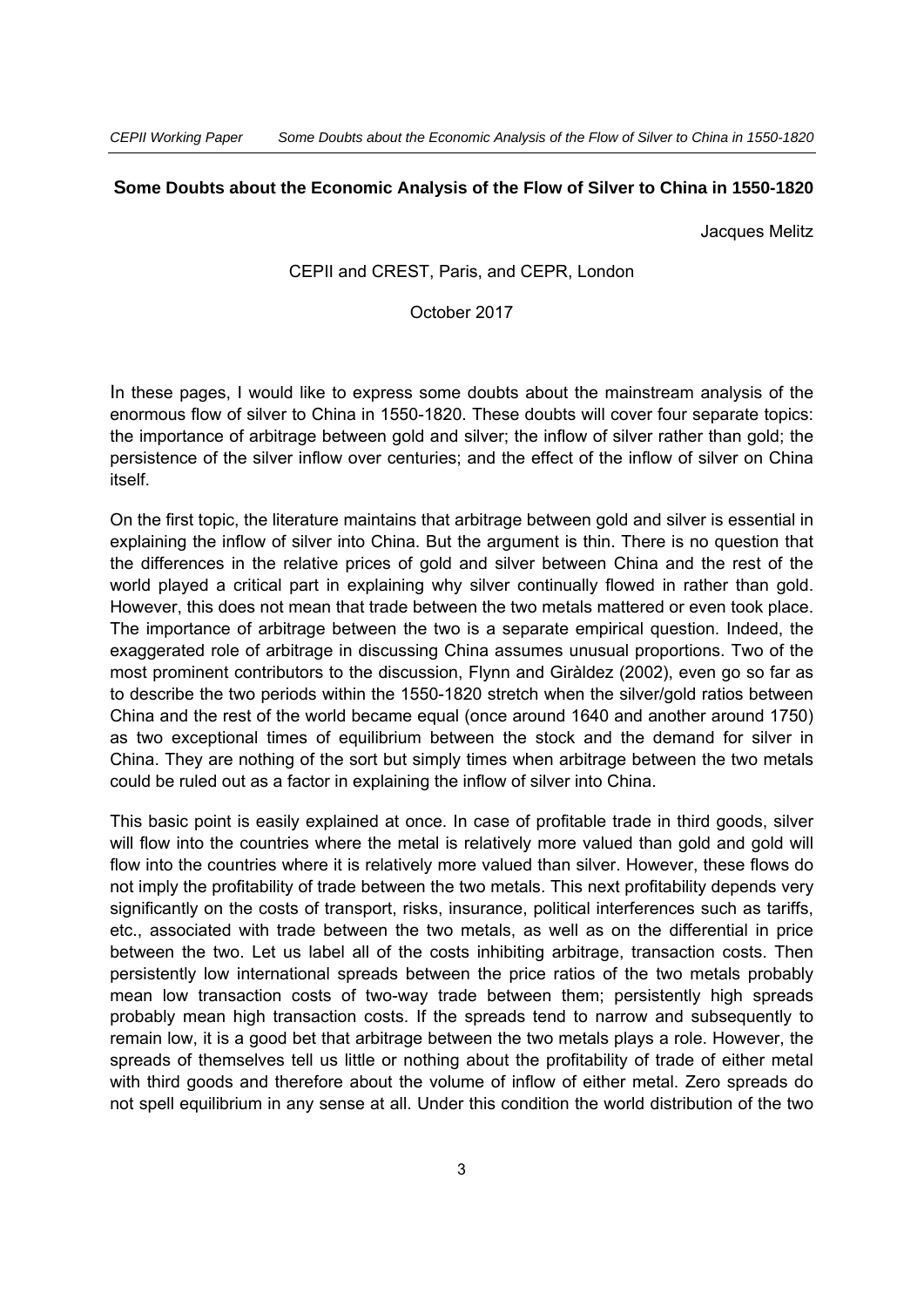precious metals could continue to move in any direction because of the profitability of trade in third goods (with either metal serving to pay as their relative prices are the same). All we know is that arbitrage between the two metals would be unprofitable.

Secondly, the literature places enormous emphasis on the strict silver content of the inflow of precious metals. But had it been gold that flowed in instead or had it been a mix of the two, would Chinese history have differed significantly and why? Interestingly enough, in the mideighteenth century Hume posed the very same question for England: What difference would it make for the country if the composition of the inflow of gold and silver changed? His answer was that it would make no difference at all; all that counts is the aggregate inflow of money (Hume, "Of interest" [1752] in Rotwein (1970), ed., pp. 47-48). I will argue likewise for China that had gold flowed in rather than silver, Chinese history would have been much the same. Regardless of gold or silver, there would have been the same inadequate production of the metal at home, since the country was not a significant producer of either metal. Thus there would have been much the same need to produce silk, porcelain and tea in order to pay for the metal. Any clear difference from China's adherence to silver rather than gold as money comes after the study period, post-1870, when China became increasingly isolated as a money-user of silver, and with few and small exceptions other countries (including India by the beginning of the twentieth century) switched from silver or bimetallism to the gold standard in a world of rising international mobility of capital.

Third, there is a tendency in the discussion to view the Chinese data as implying long and persistent periods of excess demand for silver in China. However, this interpretation is problematic. It implies a long run tendency for the value of the metal to rise relative to other goods or a long period of deflation in terms of silver. Yet according to the usual measures, the consumer price level rose moderately in 1550-1700 and more than doubled in 1700- 1800. As an alternative, I will argue that the data is consistent with long run equilibrium over 1550-1820 as a whole with deviations, of varying lengths, positive and negative, and a fundamental regime change around 1700, when the Xing, now in complete control of the political situation after the fall of the Ming dynasty in 1644, not only fully accepted silver as money, which the Ming never did, but also adopted an expansionary monetary policy as regards bronze coins. This alternative view seems at least as reasonable as the frequent one of a continuous disequilibrium in one direction.

Fourth and last, I will express doubts about the important tendency in the literature about Chinese imports of silver to minimize the impact of the imports on China. This tendency represents, I believe, an overreaction to the earlier Eurocentric view emphasizing the influence of Europe on the Far East. The overreaction takes two forms. One is to argue that China was simply too big for the inflows to matter much, especially if we consider strictly the inflows coming from Europe or its possessions in the New World (Goldstone 1991, pp. 371-2 and von Glahn 2002, p. 33, are two examples). Atwell (2005, pp. 469-470) has already responded well to this claim by pointing (largely with quotes from others) to the possibility that large concentrated effects on a small region of a big country would lead to broad changes in the rest of the country, in analogy to the way that any seed can spread (compare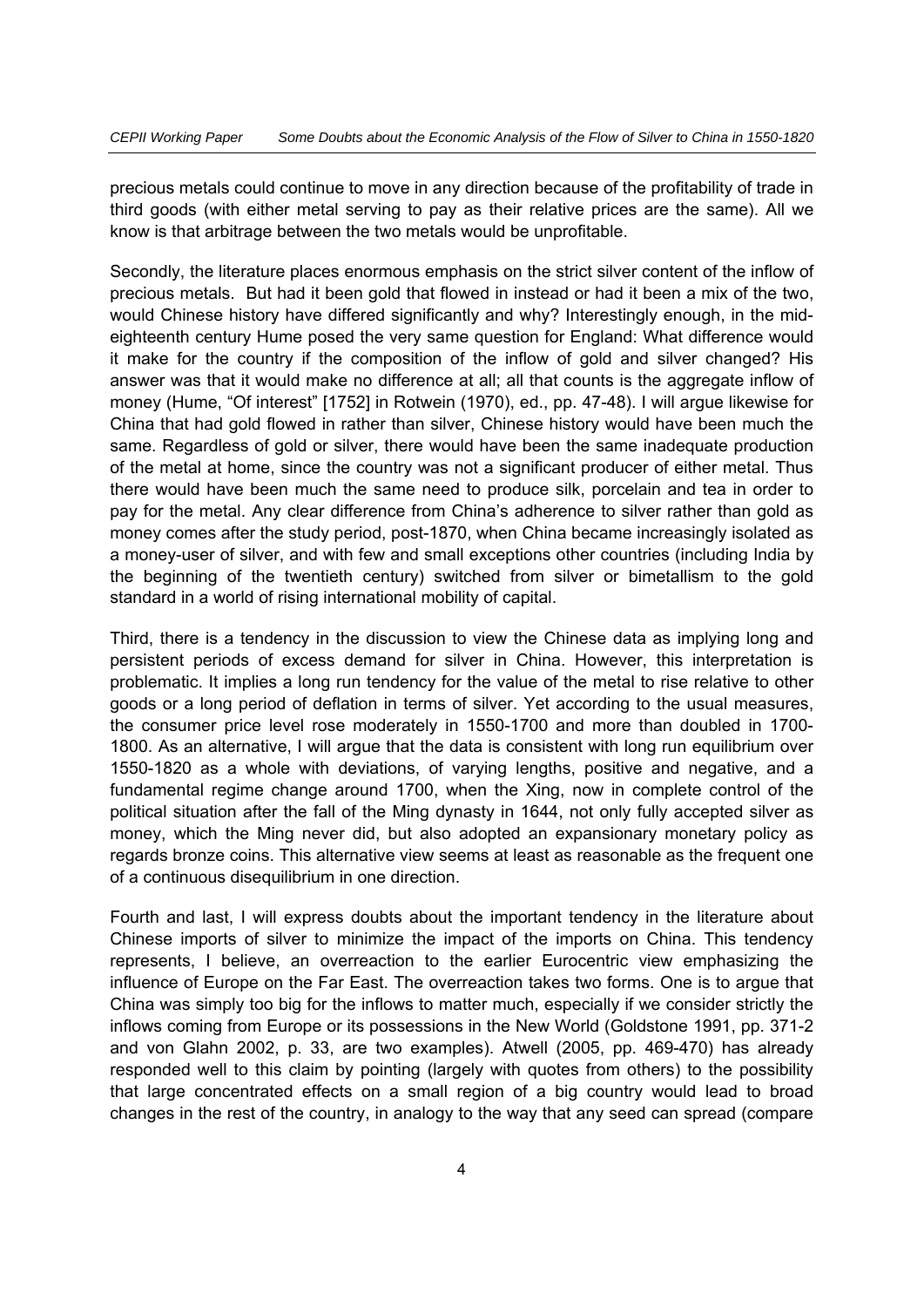Marks 1998, pp. 129-30). However, a second part of the overreaction has gone unanswered. This part relies on the tradition since Hume, Smith and Ricardo to consider monetary events as bearing a strict influence on nominal events rather than real performance (Chaudhury 1978, pp. 156-9, was perhaps the first to suggest the point). It is indeed the case that this tradition says that in the long run, after all adjustments take place, the inflows of silver into China can only explain levels of money prices in the country. Thus, this tradition does indeed imply no impact of the inflow of silver into China on real economic performance, or in long run output, population, and living standards. However, though venerable, the tradition is also a very incomplete guide to what economics says about the question.<sup>1</sup>

Generally, monetary analysis recognizes but does not explore in any depth the historical margin from barter to money exchange; instead it centers on the monetized sector. The wholesale concentration on this sector holds for the Hume-Ricardo-Mill specie-flow mechanism, the Fisher and Cambridge versions of the quantity theory of money, and the monetary approach to the balance of payments, all of which receive great attention from economic historians. But the benefits of money exchange as opposed to barter have a long history in economics too and they tend to pop up readily in the introductory parts of elementary textbooks. Yet unfortunately these aspects of the topic have never been well integrated into the main corpus of monetary analysis. In these parts of the economic discussion, monetization is not just a matter of higher demand for money, but also one of reduced transaction and information costs, whose effect on real economic activity, if anything, is often exaggerated by conjuring ahistorical situations where barter is almost unbelievably costly.<sup>2</sup> On any close reading of Chinese monetary history, those sections of the economic literature are highly relevant.

#### **1. Arbitrage**

-1

Something of the order of 80-85% of world production of silver in 1550-1800 came from the New World (Barrett, 1990, Table 7, p. 225). Chaunu (1960, pp. 268-9) estimated that somewhat over one-third of the silver from the New World ended up in the "Extreme Orient," which means predominantly to China. That could make as much as around 27% of world output going to China altogether. That is an enormous percentage. According to the literature, arbitrage between gold and silver played a vital role in explaining this impressive phenomenon. Consider, for example, the following quotation from Richard von Glahn (2003, p. 197), perhaps the most widely cited expert on Chinese monetary history:

The gross disparity between the price of silver (measured in gold) in China and on the international market had been the source of the enormous arbitrage profits that was the impetus behind the massive drain of New World and Japanese silver in the sixteenth and seventeenth century. [A footnote reference to Flynn (1986)

There are also passages in Hume and Smith, especially Hume, which contradict the tradition, as I will show in note 21. 2 Indeed, mocking the exaggerated treatment of the costs of barter in economics has been a prominent sport of some anthropologists. An outstanding recent example is Graeber (2011, pp. 21-45).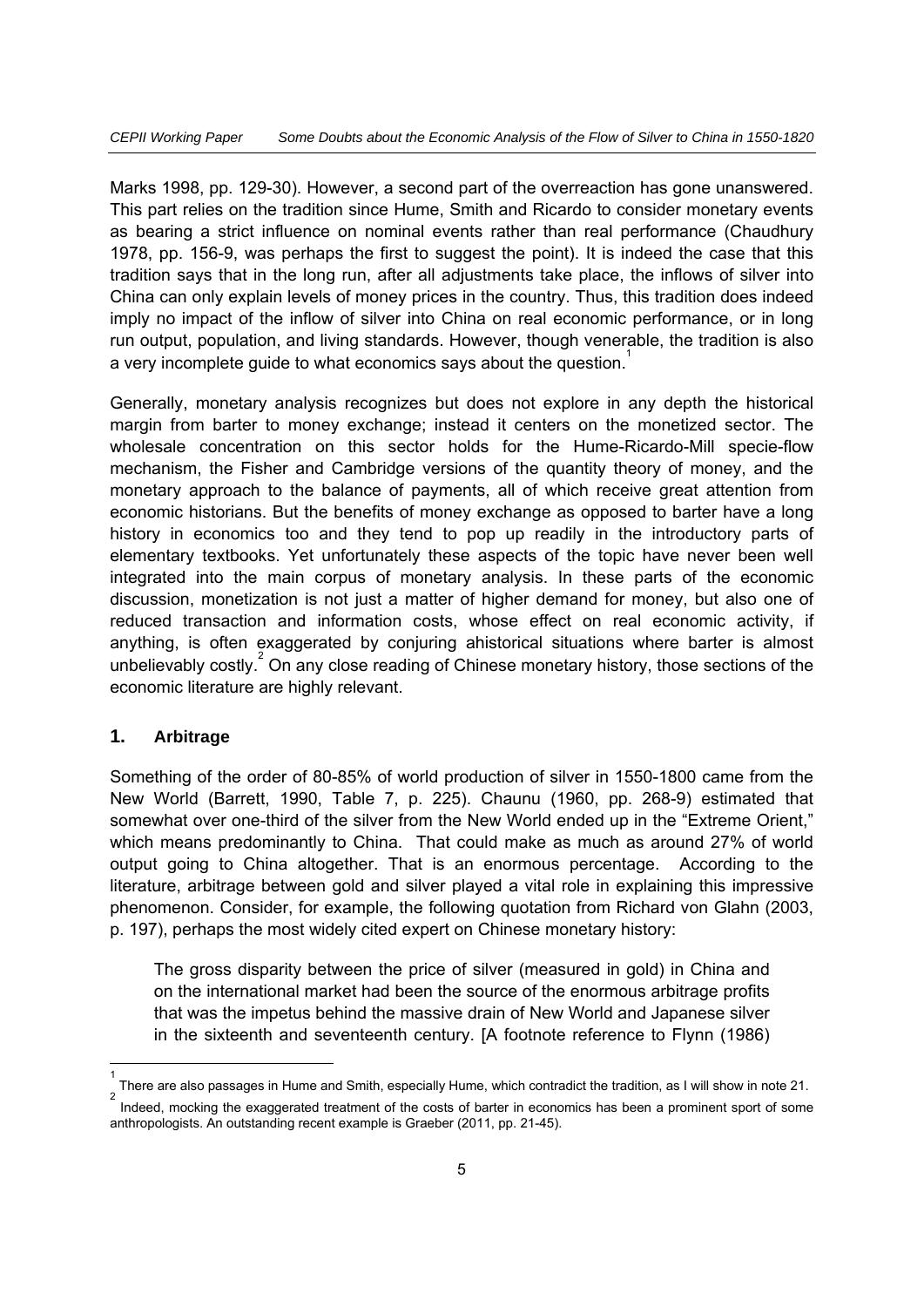follows.] …. But the centuries-old disparity in silver/gold ratios came to an end in the middle of the eighteenth century. The price of silver (measured in gold) at Canton sank from 138 percent of the international price in the 1730s to 97 percent in the 1750s, and remained roughly at par throughout the rest of the century. The parity between silver/gold exchange ratios in China and in the international market lends further support to the conclusion that supply and demand for silver in China were in stable equilibrium.

In the same vein, Flynn and Giràldez (2002, p. 395) describe the convergence of silver/gold exchange ratios in China and the rest of the world around 1640 as meaning that "global shipments of silver were no longer motivated strictly by arbitrage considerations."

These are most curious statements.

Take any two countries, A and B, say, China and "Europe". From first principles, we know that if transactions costs of moving gold and silver between them are negligible, arbitrage will cause the silver/gold exchange ratios in the two to be little apart and to move together. If instead the transaction costs are non-negligible, arbitrage will set an upper and a lower bound to the difference between the two ratios. If the difference between the two falls outside the two bounds, arbitrage will tend to bring the ratios to the bounds. If the difference falls inside the bounds, arbitrage will be unprofitable and absent. On this basis, we can make two basic inferences. First, if the ratios of the two relative prices move in close harmony over time, arbitrage is very likely to operate since otherwise the result would be highly improbable, especially if the difference between the two is small. Second, if the two ratios move along separate paths, it is highly likely that transaction costs are large and we are mostly inside the bounds, where other factors than arbitrage explain the metallic flows.

Is there anything more we can say? In particular, can we say anything about the sign of the movements and the volumes? Indeed, we can make a strong prediction about the sign but can say little about the volumes. The sign should follow from the difference in relative prices. Suppose that the silver/gold exchange rate is lower in China than in Europe (less silver per unit of gold). Next, let us suppose that the export of any third good from China in return for silver is profitable to both China and Europe. Then whether or not the export of this third good in return for gold is also profitable to both, the sale for silver must be more profitable and will dominate. Therefore, silver will flow from Europe into China in preference to gold, no matter how wide or narrow the bands between the silver/gold price ratios are (never mind the slight bias in favor of shipping gold because it is the more valuable of the two metals and the less costly to transport). It follows that the difference between the two exchange ratios tells us nothing about the volume of the flow of silver from Europe into China but only about the sign. What about the possible impact of a movement in the difference in the exchange ratios between China and Europe? Suppose that the silver/gold exchange ratio rises in China relative to Europe, shouldn't the flow of silver into China fall? Indeed, it should, that is, if there is any arbitrage in the first place and if, in addition, it is the only or the dominant influence on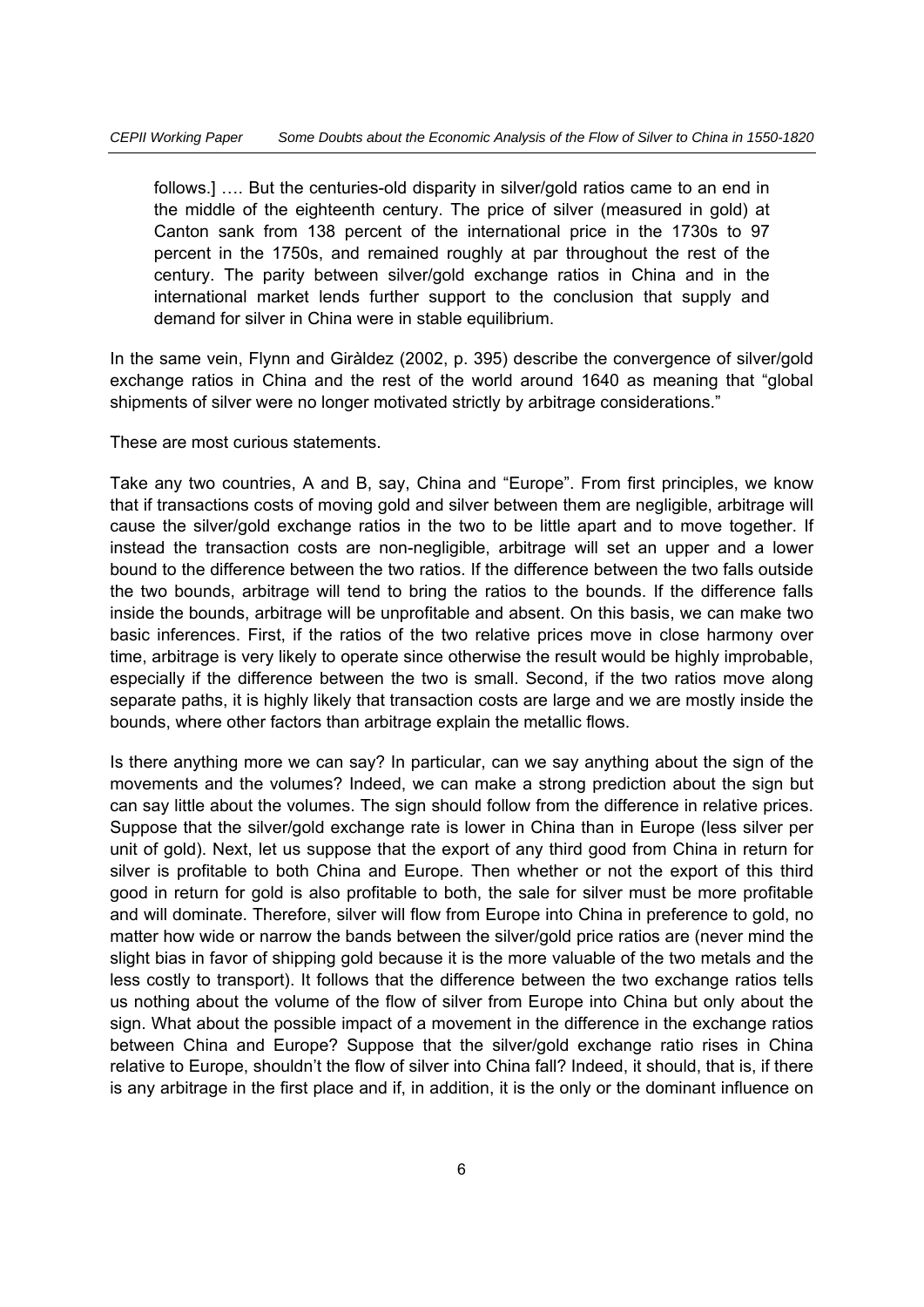the silver flow. Otherwise, if arbitrage is absent or there are many other influences besides it, some of similar or greater weight, then this is not the case.

Next, let us turn to the facts. Figure 1 juxtaposes estimates of annual silver inflows into China from the two main sources, Europe and Japan,  $3$  at the top with values of silver/gold exchange ratios for China, Europe and Japan at the bottom for 1550-1820. (Unfortunately, the information about the exchange ratios for Japan, from Yamamura and Kamiki (1983), only goes from 1550 to 1639.) The reason for the end date of 1820 is that the flow of silver finally turned into an outflow at about that time. 1550-1820 therefore marks a period of uninterrupted accumulation of silver from abroad in China. The data for the silver inflows comes from von Glahn (1996a, 2003) up to 1700 and from Yamamura and Kamiki (1983) beyond. These figures include strictly inflows of silver from production in Latin America or Japan. Like von Glahn and Yamamura and Kamiki, I treat all imports from Latin America, whether they arrive directly across the Pacific or indirectly via the Atlantic, as coming from Europe. For the silver/gold exchange ratios, the source is Peng (1993-4) for China and it is Soetbeer (1879) for Europe. Von Glahn (1996a) used Spooner's (1956, p. 339) data for France rather than Soetbeer's for Germany as a measure of the European silver/gold exchange ratios. But I prefer Soetbeer's data because it covers the entire study period while Spooner's data does not. Further, the two series are virtually identical over the years where they coincide. The notes to Figure 1 contain more detail and the Appendix offers the exact numbers, going back to the  $15<sup>th</sup>$  century and forward to 1850 in some cases. (The Appendix also includes figures for silver/gold exchange ratios in the Spanish Empire.)

 $\frac{1}{3}$  The outflow of silver in the 1820s came from two principal factors: opium imports and a political crisis in Mexico stemming the inflow of the silver Carolus peso coins into China, then-popular in China (Ma 2012 and von Glahn 2013, pp. 52-53).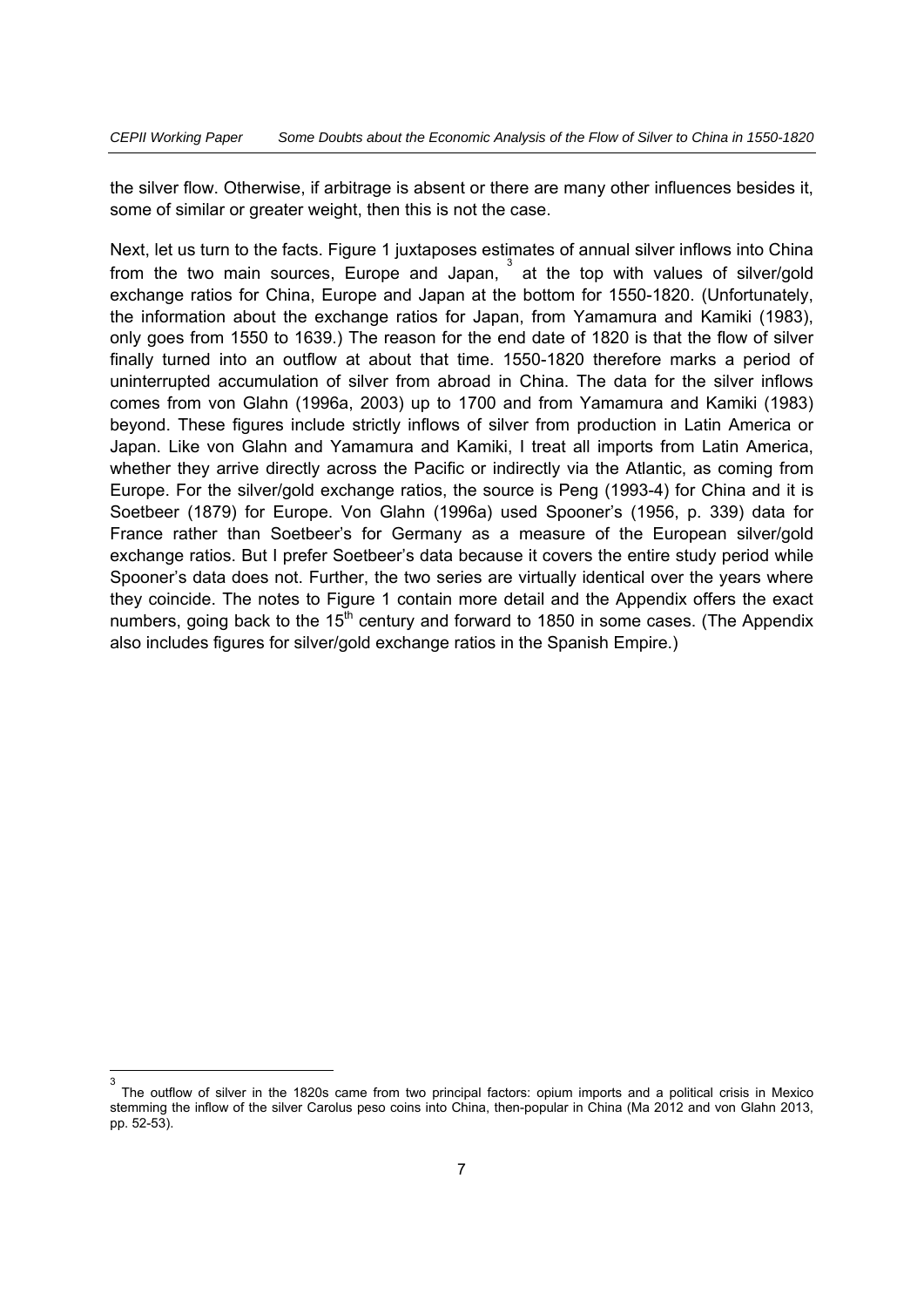

**Figure 1 (a): Estimated Imports of Silver into China 1550-1820**  (Annual values in metric tons)





Note: The estimated imports of silver from Europe into China come, respectively, from von Glahn (1996a), Table 13, p. 140, for 1550-1600; same source, Table 23, p. 232, for 1601-1700; von Glahn (2003), Table 9.2, p. 195, for 1701-1806; and Dermigny (1964, II, p. 735) (von Glahn's source for 1701-1806) for 1807-1820. Those from Japan come from van Glahn (1996a), same tables as those for Europe for 1550-1700, and from Yamamura and Kamiki (1983), Table 7, p. 344 for 1701-1820. The silver/gold exchange rates for China come from Peng (1993-94), p. 608 for 1550-1635, p. 768 for 1650-1700, p. 767 for 1701-1800, and p. 768 for 1801-20. These exchange rates also include one observation from Yamamura and Kamiki (1983), Table 9, p. 345: the one for 1637-1640. The silver/gold exchange rate for Germany, standing for Europe, all come from Soetbeer (1879), p. 123 for 1550-1680, and pp. 129-30 for 1681-1820. The silver/gold exchange ratios for Japan come from Yamamura and Kamiki (1983), Table 10, p. 346, except for 1630-39, which comes from Kobata (1965), p. 254. The Appendix contains the original data. It brings in more data and offers more detail about the estimated imports.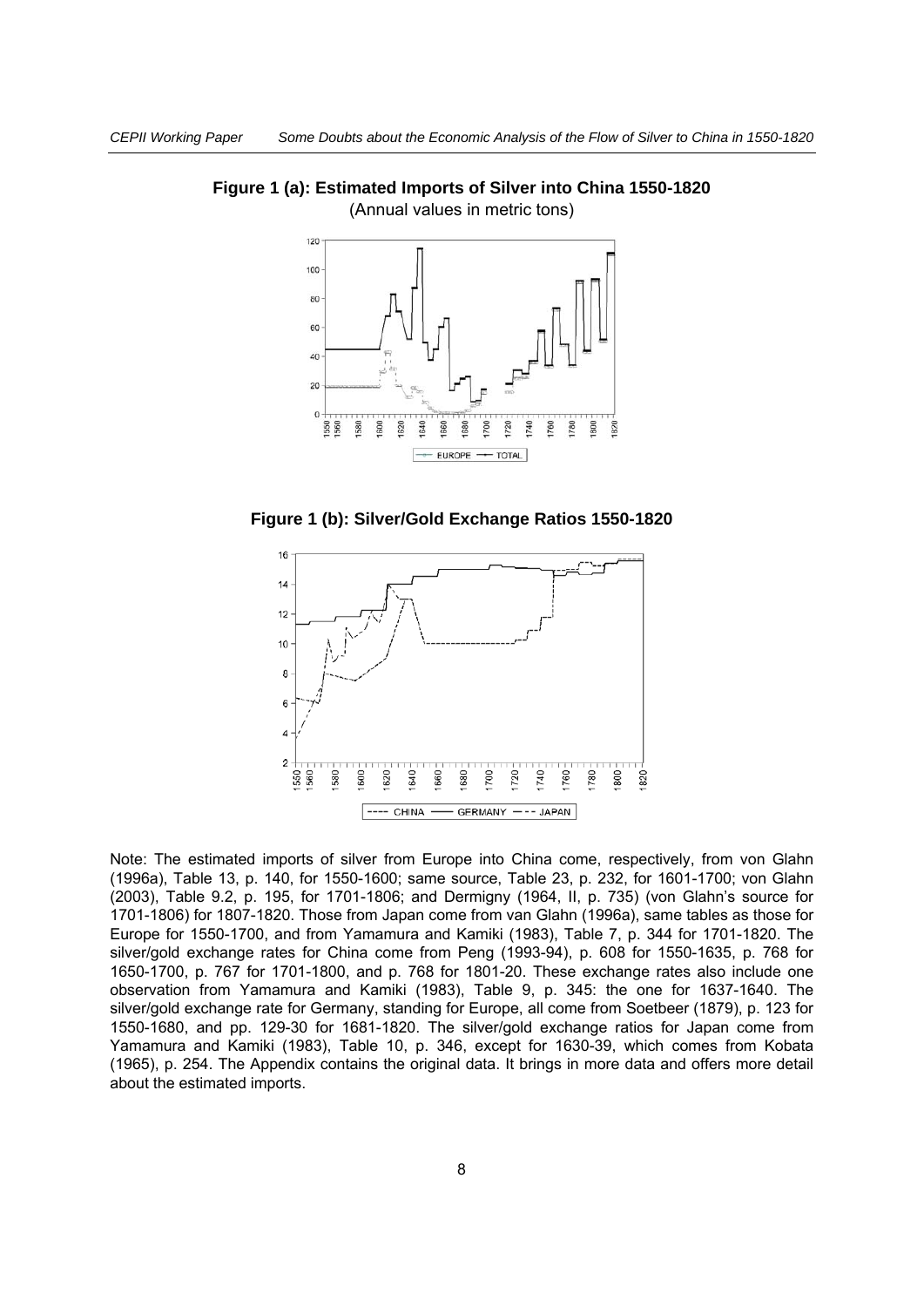As regards the silver/gold exchange rates, the series for China and Europe have been the focus of attention heretofore. If we judge from first principles alone, we can see from the bottom of Figure 1 that over 1750-1820, or at the end of the period, arbitrage between gold and silver between Europe and China is much in evidence. Beginning in 1750, the two ratios drew close together and subsequently moved in tandem. (See Deng 2008, p. 329, for evidence that this continued for the rest of the  $19<sup>th</sup>$  century.) However, up to 1750, the graphs would mainly suggest instead wide bands between the arbitrage points of at least 50% most of the time. Perhaps arbitrage played a role in explaining why the bands were no wider. But even this need not be the case. The exchange rates could have been always within the upper and lower bounds for profitable arbitrage, while separate forces acted upon the two rates. The 1600-1650 period is particularly interesting, since *prima facie* it gives the impression of no significant arbitrage between China and Europe, as we can hardly imagine that the arbitrage points between the two would have shrunk to virtually nothing from 1600 to 1640 only to return to their previous level in 1650. (We will come back to this time stretch shortly.) Next, let us look at the top of Figure 1 as well. The top traces the inflow of silver from Europe alone (via Latin America) and from both Europe and Japan (the larger of the two sources until 1685) together into China. It is plain at a glance that a higher positive percentage difference in the exchange rate in Europe (+) over the one in China (−) (greater arbitrage opportunities of moving silver to China and gold the opposite way) had no positive association with inflows of silver into China, neither from Europe nor from Europe and Japan combined. In fact, the correlation seems to go the other way: more profitable arbitrage opportunities seem to be associated with lower inflows of silver into China. Indeed, the statistical correlation between the arbitrage opportunities (the ratio of the European rate minus the Chinese rate to the Chinese rate) and the flow of silver into China is strongly negative. The coefficient is –0.65 for flows coming from Europe and –0.47 for the total inflows (from Europe and Japan combined) in 1550 to 1820. If we prefer to focus on the period of 1600 to 1750 (because the gross profit rates from arbitrage are all near-zero from 1750 to 1820 and there is a single observation for inflows from 1550 to 1600), the two respective coefficients become  $-0.27$  and  $-0.61$ . Those results are also highly robust.<sup>4</sup> This opposite relation clearly calls to mind the possibility of a negative supply effect of large inflows of silver into China on the price of silver relative to gold in the country (higher ratios of silver to gold) rather than anything to do with arbitrage. In conclusion, the raw data yields no evidence of arbitrage between gold and silver before 1750. The only way to find out anything about the subject in the earlier years, 1550-1750, is to examine the evidence further.

-4

The calculations rest on the values of the two variables at equally spaced intervals (every 5-6 years), whose number matches the number of observation points for silver/gold exchange rates that served in constructing the graphs from the data (in the Appendix, Table 2). However, raising or lowering the number of observations in the calculation within a reasonable range (2- to 10-year intervals) yields essentially the same results. 5

Of course, any inflows of silver into China stemming from profitable arbitrage would also lower the price of silver in the country (raise the silver/gold rate in China), but that would only limit the positive impact of the profitable arbitrage on the inflows rather than reverse the signs.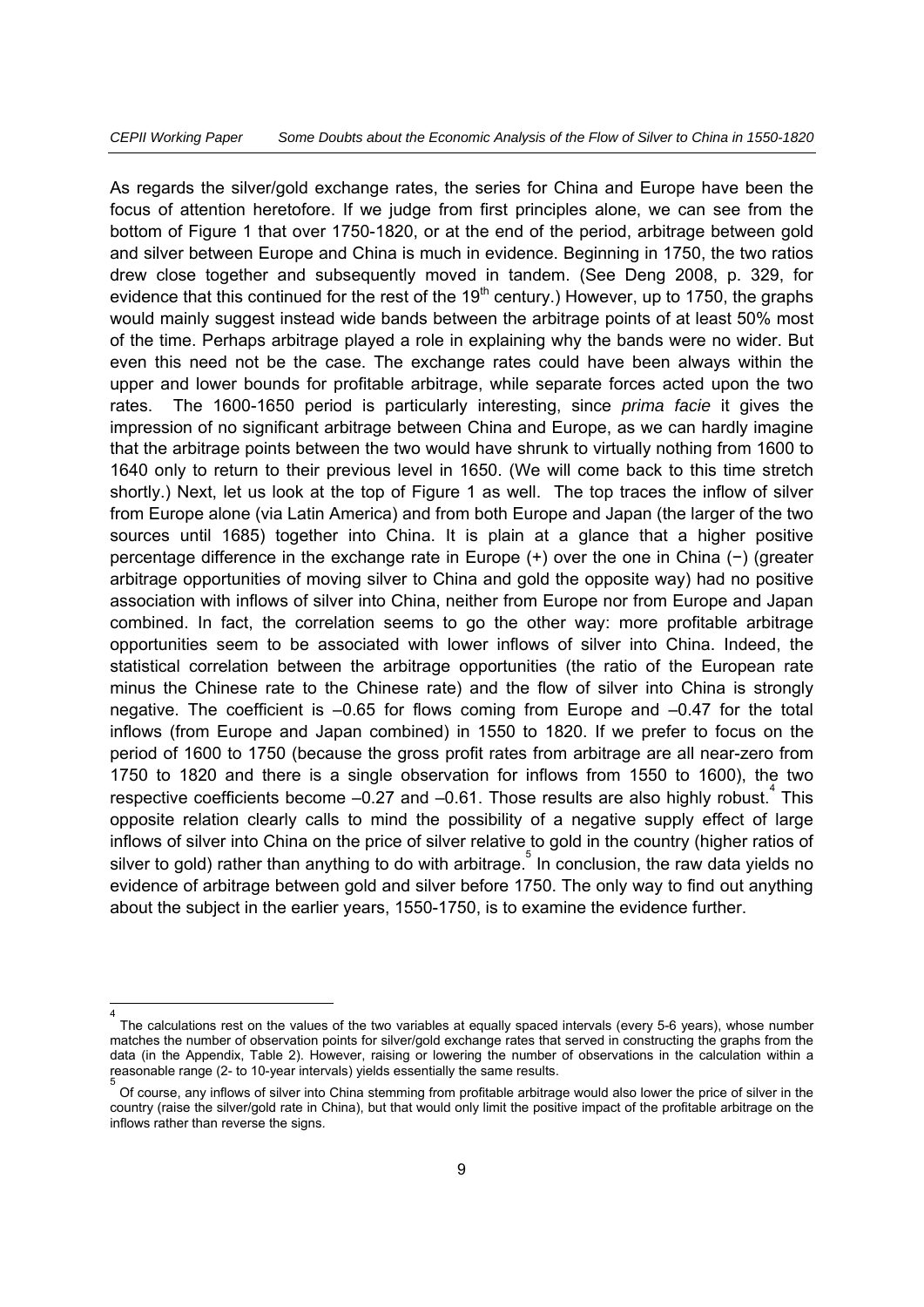As a preliminary, note that arbitrage would require gold outflows from China corresponding to the silver inflows. Even such outflows, though, would not necessarily spell arbitrage. For example, the gold could go out from China to Europe in payment for woolens while the silver came in from Europe to pay for silk, without any arbitrage ever taking place between the metals. In this respect, we are lucky, however, since the Chinese hardly imported anything but silver from either Europe or Japan during the period (though it did import significant values of other goods from Southeast Asia and from Russia). Therefore, we can interpret any gold outflows from China toward Europe or Japan as reflecting arbitrage between gold and silver.

Flynn and Giràldez consistently emphasize arbitrage between the two metals between China and Europe in 1580-1640 in their many discussions of the subject (for example, 1994, pp. 74-76, 1995a, p. 432, 1996a, p. 313, 1997, pp. XVI-XVII, and 2002, pp. 396-398). Nonetheless, to the best of my abilities to determine, there were no important European imports of Chinese gold in this period (a period that saw large European imports of gold and silver from the Peruvian and Mexican mines instead (Vilar 1974, p. 179)). The only important sale of gold in return for silver by China during this time was in trade with Japan and India, not Europe (see, for example, Koba-ta 1965 and Yamamura and Kamiki 1983 for Japan, and Souza 1986, p. 54, for India). Things differ for 1650-1750, when Chinese gold evidently flowed out to Europe fairly regularly. However, this flow remained fairly insignificant until the second half of the period, 1700-1750 and only became large and important around 1720- 1740 (see Dermigny 1964, vol. 2, pp. 407-433). Thus, if I am correct, the period of 1700-1750, perhaps more exactly 1720-1740, is the only one in the whole 1550-1750 interval when arbitrage between Europe and China was important.

The 1580-1640 incident is of particular interest because at the close of it, in the early 1640s (perhaps as early as 1637), the silver/gold ratios in China and Europe drew together for the very first time in the study period. However, as I have already intimated and will now try to show, this was sheer accident. The fundamental forces driving the Chinese exchange rate at the time were in the Far East.

<sup>-&</sup>lt;br>6 This is not to deny that some Chinese gold went to Europe in 1580-1640. The question is whether this gold ever amounted to much. Kobata (1965, p. 247) refers to such gold movement (p. 247), and Souza (1986) can be interpreted this way (p. 5) but both authors' emphasis is on movements of Chinese gold to other destinations in Asia. On the other hand, Attman (1981) never mentions any flow of Chinese gold to Europe in a book-length study of the flow of bullion between Europe and the East. Nor does Chuan (1997) in a summary treatment of trade between China and Europe. Nor do Yamamura and Kamiki (1983) in an important, much-cited piece where such flows would have been expected to appear if they mattered. Nor does von Glahn, not explicitly, though he does emphasize gold flows from China to both Japan and India (primarily Japan) in several places (von Glahn 1996a, pp. 129-30, 1996b, pp. 434-5, 2013, p. 36). For all of their own fuss about arbitrage, Flynn and Giráldez (2002, p. 398, note 13) themselves do not even necessarily disagree about the slight volumes in 1580-1640.

<sup>7</sup> In the omitted section in the previous quotation from von Glahn (2003), indicated by ellipses, he refers to this next incident and the evidence from Dermigny, as well the earlier incident (which he mentions with less precision).

This would also not be first time that such an accident happened. Peng (1993-4, p. 765) observes that at several junctures, "gold-silver ratios of both sides [China and Europe] had converged during Song and Yuan times." However, he considers these convergences coincidences and independent of any arbitrage (next paragraph; see also p. 433).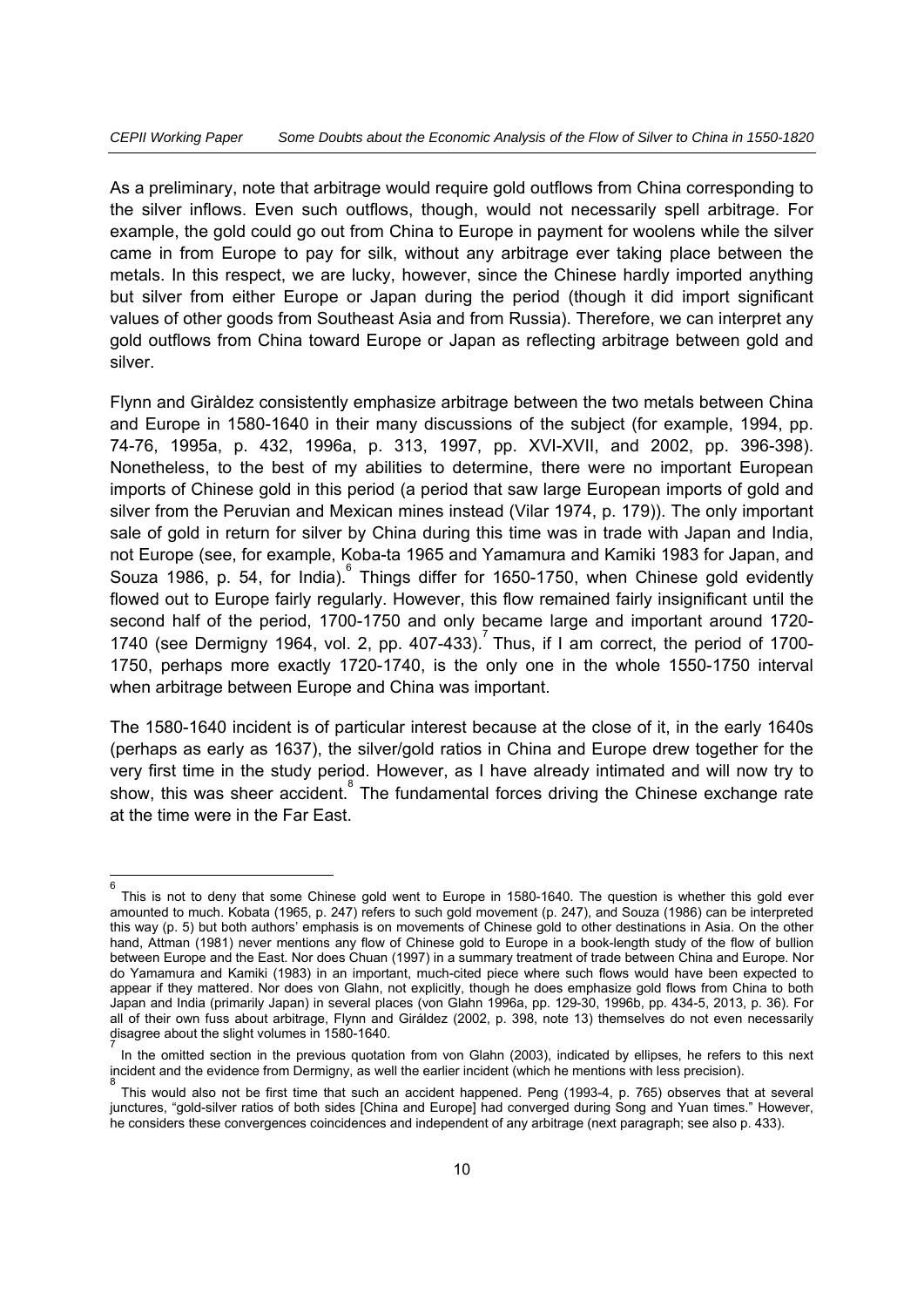In the first place, the equation of the two ratios in the early 1640s was an event of short duration, soon reversed. The European ratio had remained fairly still near 14 to 1 during the 1620-1640 interval and remained in the 14/15 range for the rest of the century (see Figure 1). The Chinese ratio is the one that moved. It had been around 8 or 10 to 1 in the 1620s. It then rose to 13 to 1 in the late 30s or early 40s, thus attaining the then-current level of 13.13 to 1 in the Spanish Empire (Cross 1983, p. 400, and Atwell 1982, p. 82). Next, however, the Chinese ratio fell right back to 10 to 1 in relatively short time, where it stayed for the rest of the seventeenth century. Von Glahn (1996b, p. 433) refers to the equation of the two ratios as "short-lived"; De Vries (2003, p. 95) describes it as "brief". On the face of it, something may well have happened in and around China independently of Europe. In fact, Kobata (1965) and Yamamura and Kamiki (1983) confirm this possibility. As Kobata points out, at the end of the sixteenth century, silver/gold exchange rates in the Philippines, Sumatra, Siam and Indo-China in Southeast Asia were below the Chinese level. He quotes a ratio of 6 to 1 for northern Sumatra in 1610 (p. 255) as opposed to around 8 to 1 for China. The Japanese one at the time was around 11 to 1 (Yamamura and Kamiki 1983, p. 346). Then in the following years, through trade, including no doubt significant arbitrage, the exchange ratios in Southeast Asia, China and Japan converged and attained about 13 to 1 by 1640 for two reasons, both centered on Japan. One was the considerable increase in the supply of silver from Japanese mines that resulted from the important discoveries of new deposits of the metal in the country dating back to the 1530s and the subsequent adoption of improved technology for separating the silver from lesser minerals. The other was that the rulers in Japan in the 1580s and in the first half of the sixteenth century decided to favor mining, even by exporting silver for other goods (compare Atwell 1982, pp. 68-72). Under these two influences, silver depreciated heavily in the whole region relative to gold. In the 1630s, Japan became an exporter of gold (Yamamura and Kamiki, 1983, p. 350); thus the arbitrage between China and Japan ceased. The relevant trade, including the arbitrage while it lasted, consisted of the export of silver by Japan to China and Southeast Asia in return for purchases of gold and silk (mainly silk) from China and spices, sugar, silk and a range of other products from Southeast Asia. The trade was also carried largely, but by no means exclusively, by Portuguese ships. Very significantly, however, once Japan ceased to buy Chinese gold, the Chinese silver/gold exchange rate went right back from 13 to 1 to 10 to 1 levels in relatively short time. It is difficult to see what bearing the temporary merging of the Chinese rate with the European one has on all of this.

As an interesting sidelight, India also became an important destination for Chinese gold in the 1620s along with Japan. In that decade, the silver/gold exchange ratio rose in India from around 10/1 to the 12/1 to 14/1 range (Moosvi 1987, p.65) whereas the ratio remained in the 8 to 10 range in China. As a result, some Chinese gold in the Southeast Asian trade headed for India instead of Japan, and this trade continued into the 1630s, when Japan had ceased to be a destination for any Chinese gold. Souza (1986, p. 54) provides convincing evidence

<sup>–&</sup>lt;br>9 Yang (1952, p. 48) cites a ratio of silver/gold for China of 10 to one in 1662, and Peng (1993-4, p. 768) proposes an average ratio of 10 to 1 for the entire half century 1650-1700. Yet I have never seen any actual price quotations for the late 1640s and 1650s.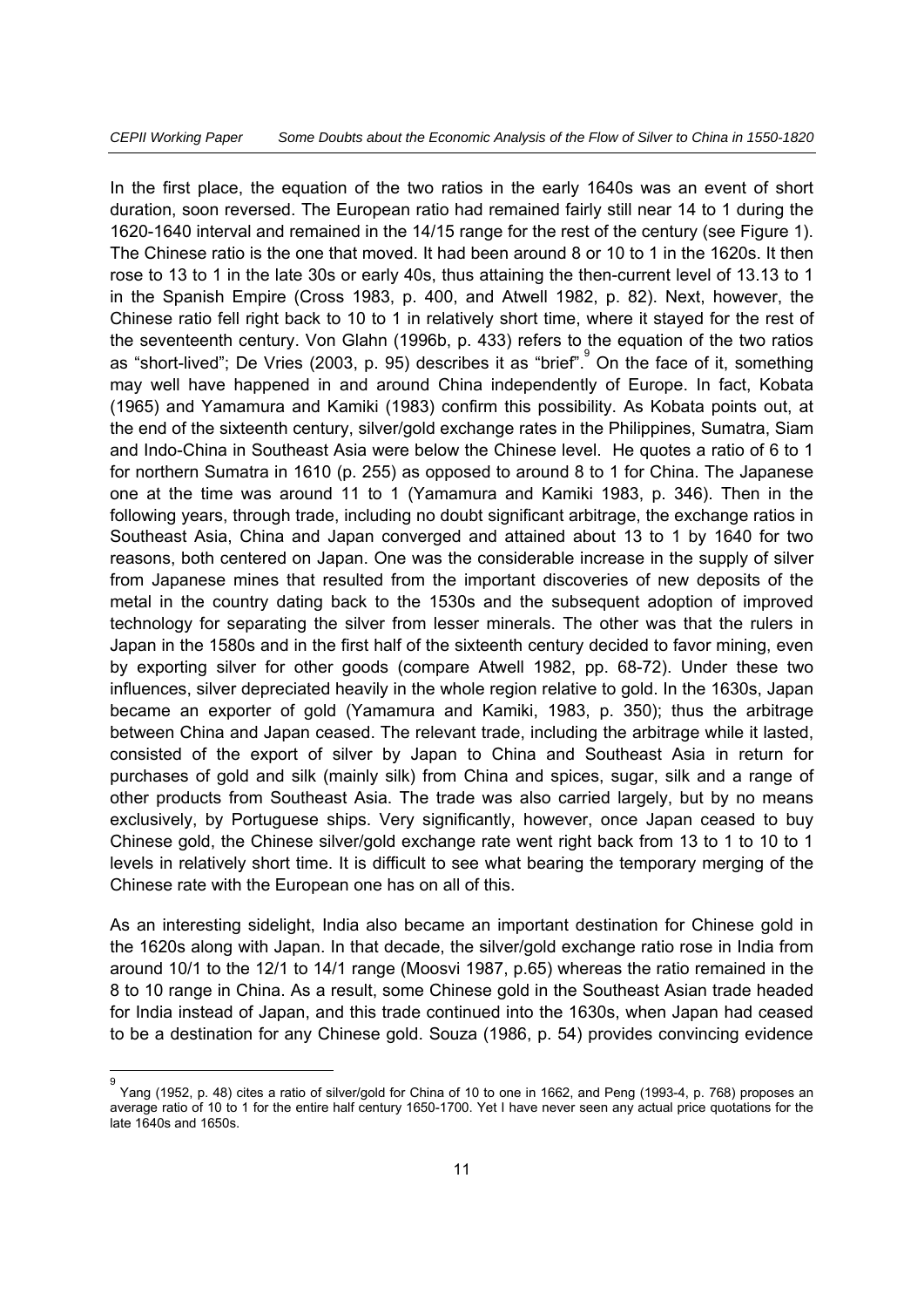of the importance of the movement of Chinese gold to India (another reputed "sink" for the world output of both gold and silver) in this interval. However, to all indication, this trade also ceased in the 1640s.

As regards the years 1650-1750, we may begin with the following two quotes (on a single page) from Peng (1994, p. 766):

During the last half of the seventeenth century, an ounce of gold cost 15 ounces of silver in Europe, but still only 10 in China. Once the European merchants who had come to China had taken care to acquire the goods they had come for, they would use the remainder of their money for Chinese gold jewelry, which made an excellent investment.

During the first century or so of Qing [thus approximately 1650-1750], there were few European merchant vessels which came to China without buying gold there, particularly with the private funds of the ships' officers. The East India Company regulated the goods that ships officers might carry. … They were only permitted to bring gold and musk back from China because the space occupied by those articles was not great.

From these observations, we get the strong impression that arbitrage of the two metals between China and Europe from 1650 to 1700, while it existed, was not a primary objective. However, as regards 1700-1750, the story changes, mainly for 1720-1740. There is plain evidence (largely from Dermigny 1964, vol. 2) of European ships sailing out to the Far East with the express purpose of bringing back Chinese gold as a major part of the return cargo. Since the differences in the ratios of silver/gold prices in 1720 were still much the same as they had been since 1650, the arbitrage points must have narrowed. The impression of such narrowing is reinforced by the fact that the differences in the exchange ratios continued shrinking after 1720, especially from 1740 onward, and after 1750, the ratios remained closely tied together, never to widen again, for the rest of the period.

The basic point, I believe, is that even a 50% difference between silver/gold exchange rates did not necessarily suffice to promote significant arbitrage. It is also not difficult to see why. De Vries (2003, p. 89) cites observed ratios of revenues to costs on imports from China, or ratios of sales price in Europe to purchase price in Asia, going from 3.4 to 1 in 1600 to 2.4 to 1 in 1750 for the European trading companies plying the Cape route to Asia as a group (Table 2.13). Chaudhury (1986, p.76) cites similar ratios of 2 to 4 to 1 on all imports from Asia to Europe for the English East India Company (EIC) in the first half of the eighteenth century. Yet, because of associated costs, even these enormous mark-ups only led to rates of return on capital of around 20%, that is, on successful operations. According to Chaudhury (1978, p. 440), the annual profit rates of the East India Company for 1710 through 1745 peak at 22.2%, and based on Chaudhury's data, De Vries calculates average rates of 12.5% in the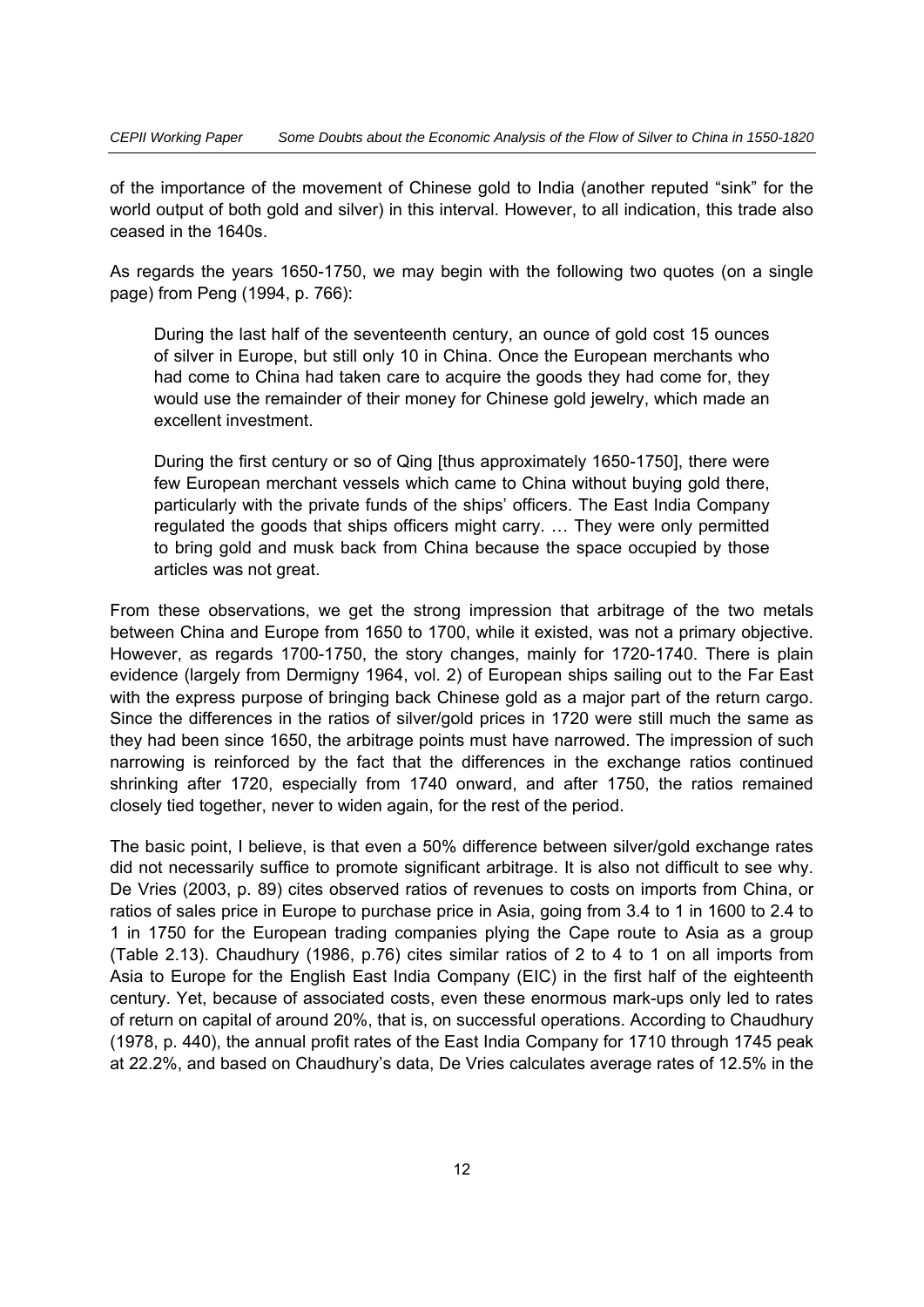1710s and 5.7% in 1736-1745 (p. 91).<sup>10</sup> One passage in Dermigny (1964, vol. 2, pp. 424-425) is exceptionally to the point. There he focuses on ships carrying back gold from Canton to London between 1729 and 1741. For a sample of 16 vessels, he reports an average *gross* margin of 30% on imported gold (which would be consistent with silver/gold exchange rates between 11 and 12 to 1 in China while they were 15 to 1 in Europe) and almost 150% for the rest of the merchandise, that is, 5 times higher. He does not report rates of profit. But it is quite clear from his discussion that as the price of gold rose relative to silver in China in the 1740s, which it did, the gold imports would be the ones to go first, not the rest. Two other pieces of evidence may be cited.

The EIC had evidently considered importing gold from China in the 1670s as it was importing the metal from other parts of the East. But the company decided against it because, as Chaudhury explains (1978, p. 181): "The duration of the voyage from Europe to China and back was too long to permit a substantial margin of profit." He also quotes concordant opinion of contemporary EIC management dating as late as 1698. As the other piece of evidence, von Glahn (1996a) explains that much earlier, in 1609, when there were significant opportunities for profitable arbitrage of gold for silver between China and Japan, a Spanish official wrote that "if this [Chinese gold] was brought to New Spain, or to Castile, a profit of 75 or 80 percent would be made" (p. 130). However, von Glahn observes in passing that the plan "apparently did not win converts in Madrid" (p.131).

The point is clear. Space on ships is scarce. Carrying gold is at the expense of carrying something else. The revenues on any return voyage must cover all of the costs of administration, fixed capital, labor, security and risks at sea (or land), for the required time (at least 18 months and possibly two years) and none of these costs can be assigned to any single transported good but must still be met for the entire operation to be profitable. Therefore, even a 75-80 % gross margin on gold, to say nothing of a 50% one might not suffice. In sum, the big stimulus for Chinese-European trade was silk for silver.<sup>11</sup> The lure of arbitrage between gold and silver was a modest factor before 1700 or 1720 and its importance from 1720 to 1740 should not be exaggerated. Matters evidently changed in the 1750s when arbitrage started to keep the silver-gold exchange rates between China and Europe from spreading apart on a continuous basis. Perhaps it became easier to exchange

 $\frac{1}{10}$  The downward trend in the profit rate that De Vries singles out could be very important. In a more recent publication (De Vries 2010, pp. 722-726), he emphasizes increasing competition between the trading companies in the early decades of the eighteenth century as a factor. He also presents a more detailed range of ratios of sales to costs for 1700-1750 than he had earlier in 2003, going from 2.75 to 1.76. This downward trend in gross margins might help to understand why gold became progressively more competitive with other Chinese goods as a European import over the period. To explain, suppose that ship cargoes had been optimally composed in 1700, so that changing the composition in any way would bring down total profits. Then as *gross* returns on everything but gold fell, at some point the *marginal* return of including gold in the return cargo at the expense of something else would make it profitable to do so, even if the differential in the silver-gold exchange rate between Europe and China was unchanged. 11

Silk was a good of similarly high value relative to weight (and occupied space), and Ma (1999, p.61) cites 10 to 1 gross margins on silk travelling from Manila to Peru around 1620-21 in a broad historical study of the silk trade going far back to antiquity. However, Flynn and Giráldez (1995a, p. 434, 2002, p.401, n.19), dispute such high ratios and consider 3 to 1 ratios far more likely. For a wealth of interesting information from many sources about the importance of trade of silk for silver in the seventeenth century, see Flynn and Giráldez (1996b).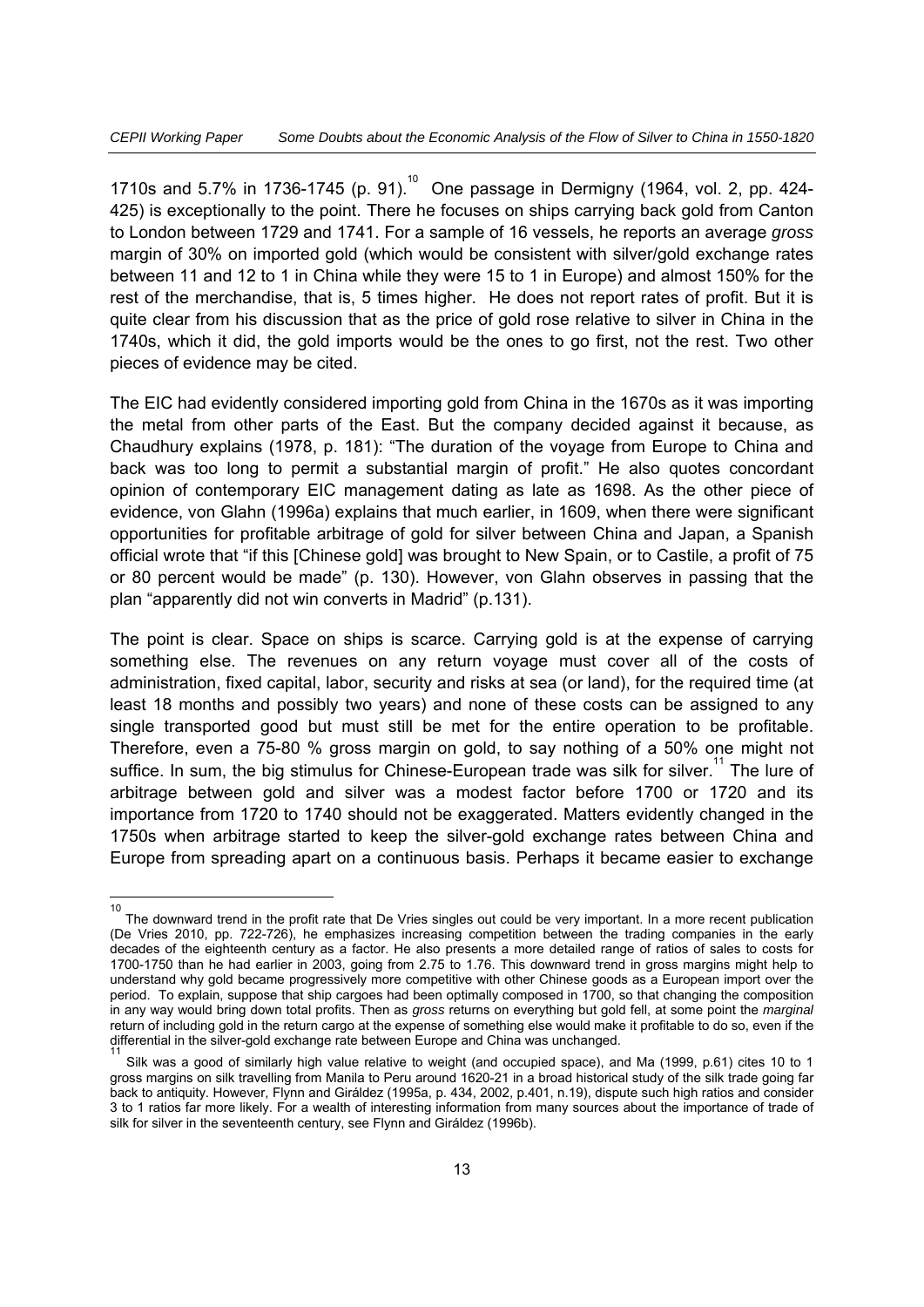claims on silver and gold between Europe and China without physical movement of the metals. This has never been properly explained.

#### **2. Silver versus gold**

Next, I wish to call into question the importance that the literature accords to the Chinese import of silver rather than gold. There is an associated tendency to underline the contemporaneous European view of the Chinese in 1600-1640 as a people with an extraordinary thirst for silver. Some of the quotations are admittedly irresistible. According to one Portuguese missionary writing around 1637-1638 (Boxer 1970, p. 463) the Chinese merchants' attitude toward silver in Manila can be described as "Silver is blood." A Portuguese former colonial administrator writing around 1609 reports that the Chinese merchants in Manila would only accept silver in trade: "For they do not like gold, nor any other goods in exchange, nor do they carry any to China" (for example, Atwell 1982, p. 76). Notable too, even though neutral about predilections and tastes, is the analytical observation of a contemporary Portuguese merchant, dating 1621 (for example, von Glahn 1996c, p. 433): "Silver wanders throughout all the world in its peregrinations before flocking to China, where it remains as if at its natural center." But in interpreting all such statements, it is fundamental to keep in mind that the exchange rates favored importing silver to gold in China at the time. The Chinese merchants could have been avid profit-seekers. Is there more to the matter? The evidence does not support it.

Even as recently as the early mid-sixteenth century, the silver/gold ratios between China and Japan had favored the import of gold and the export of silver in China in trade between the two countries for many decades. That is exactly what happened (Kobata 1965, p. 348, Yamamuto and Kamiki 1983, pp. 329-342). Going back many centuries earlier in Chinese history, gold and silver emerged as monetary metals around 200 and 120 B.C., respectively (Peng, 1993-4, pp. 102, 106, 144). But Peng observes (p. 359): "Prior to Song, gold had been more important than silver in China." Thus, for a large part of the 11 centuries following the unification of China in 221 B.C., gold had been the preferred of the two metals. Judging from the detailed discussion by von Glahn (1996a and 2013), the subsequent ascendance of silver over gold seems to be a case of path dependence. In Song times, China apparently acquired significant deposits of silver at several mines, particularly in Fujian. Thus, when the Song decided to introduce paper money around 1160 in order to economize on the transfer costs of metallic payments, they chose silver rather than gold as reserve backing. Subsequently, the Mongols accentuated this policy after coming to power in the 13<sup>th</sup> century. However, at some point in the Yuan (Mongol) dynasty's military effort to resist the Ming, the dynasty began to over issue paper money (silver certificates of sorts), and thereby caused silver to flow out of its coffers and the value of paper money to evaporate. In the aftermath of the Yuan's defeat in 1368, the Mings tried at first to maintain or revive the paper money experiment in the last quarter of the  $14<sup>th</sup>$  century but failed. Subsequently, silver, not gold, provided the needed replacement for the large denominations of paper money that had vanished via inflation and popular disfavor. This happened despite efforts by the Ming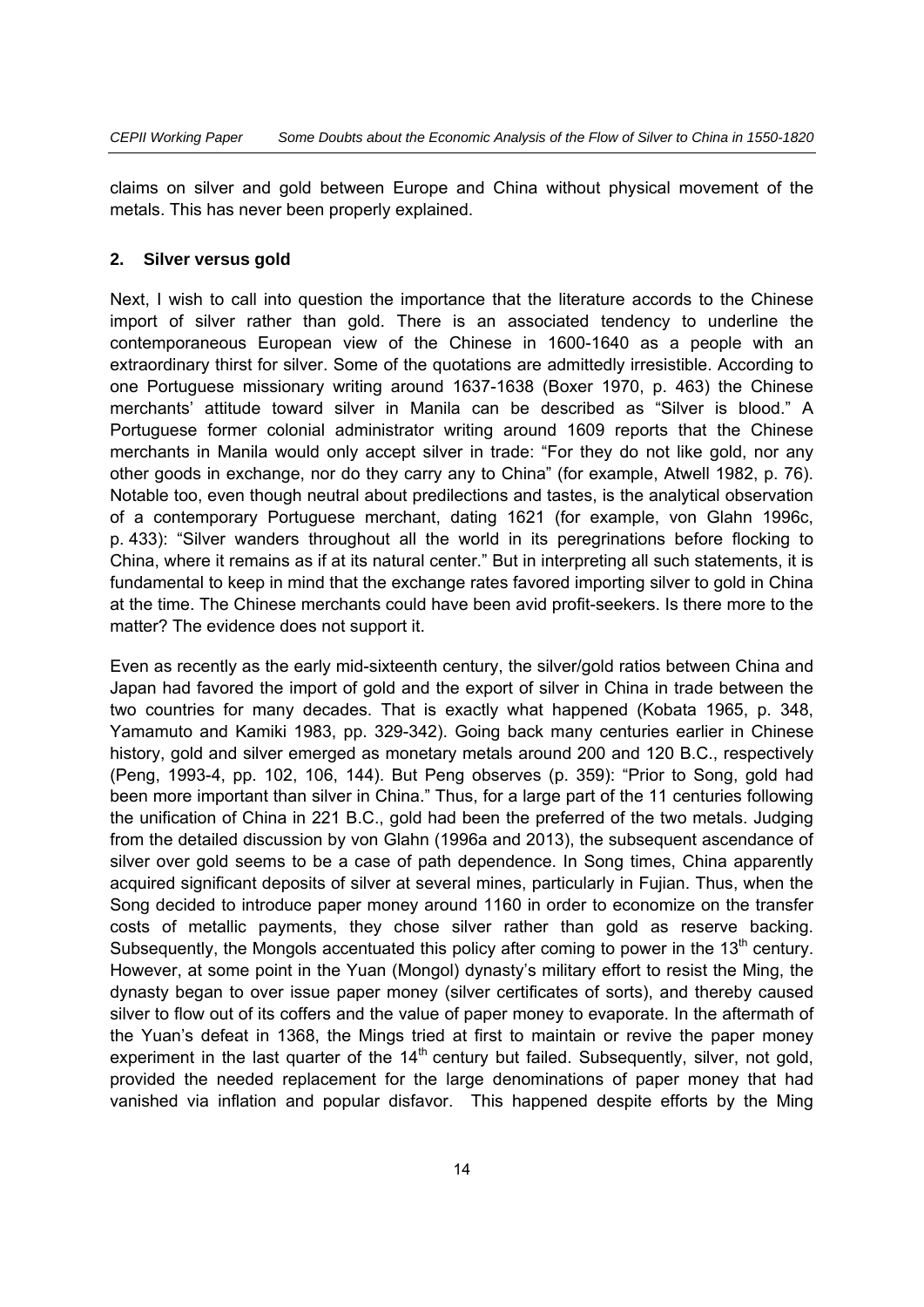dynasty to discourage the use of silver ingots as money in order to retain control over the money stock consisting otherwise of bronze coins. Eventually the Ming dynasty relented under the pressure of commercial interests, and as of 1583, the Ming even required silver in payment for a large part of taxes. All of this would seem to explain satisfactorily why silver spread rather than gold as money without invoking any Chinese predilection for one metal over the other, as is sometimes done.<sup>12</sup>

On the issue of the choice of metals, it is also important that gold could have served the Chinese just as well as silver as money. This is all the more true when we consider that in either case they could have continued to use lesser metals for small change (to say nothing of their ability to adulterate either metal). As is widely emphasized by the experts in explaining the size of the inflow of silver into China in the relevant period (Atwell 1982, p. 79, Flynn and Giráldez 2002, p. 407, and von Glahn 1996a), Chinese population and output grew rapidly in the first couple of centuries of Ming rule. From 1450 to 1550, population went from 88 million to 146 million; by 1820, under the Xing, it was 381 million. As a proportion of world population, the rise was from 23% in 1450 to 35% in 1820. In terms of output, Maddison estimates (2003, Table B-20, p. 263) that the share of Chinese to world GDP went from 25% in 1500 to 29.2% in 1600, dropped to 22.3% in 1700, and went on to reach a staggering 32.9% in 1820. Judging from those figures, it looks entirely reasonable that 27% of the world's output of silver would have gone to China in 1550-1820.

Of course, had China imported and monetized gold instead of silver, this would have promoted the domestic mining of gold rather than silver. But there are no striking differences in the country's ability to produce either metal. In general, China was not an important world producer of either one. Von Glahn (1996a, pp. 114-115) estimates that the country produced only as little as 10% to 15% of its imports of silver on the average during the 16<sup>th</sup> and 17<sup>th</sup> centuries. To all evidence, had China's monetary demand been for gold instead of silver in 1550-1820, the country's incentives to produce silk, porcelain and tea for export would have been similar since it would still have needed to rely predominantly on imports to meet its demand for money.

The choice of gold or silver probably began to make a big difference some time after 1870. As seen, by 1750 silver/gold exchange ratios between Europe and China had become nearly unified. From this time on, these ratios were essentially determined jointly. This alone need

 $\frac{1}{12}$  The noted international economist Kindleberger (1989, p. 72) writes of a "Chinese passion for silver" and comments that "silver was as addictive as opium" (p. 69). For another example of this view, see Blitz (1967). But the view does not represent the profession (as Kindleberger recognizes himself). For example, Chaudhuri (1986, pp. 64-65) explicitly challenges all suggestion of any difference in mentality between Chinese and European populations in explaining the two's commercial behavior. Frank (1998) and Pomeranz (2000) take the same view. 13

In one interesting section of his extensive monetary history of China, Peng (1993-4, pp.764-770) asks what difference it would have made for the purchasing power of money "if, beginning with the Ming, China had used gold instead of silver" (p. 768). His answer is that the value of money would probably have been more stable since gold prices were more stable than silver prices of rice during the time. This answer would seem to reflect the view that there would have been no structural difference in fundamentals, like population, output, and the profitability of trade, since otherwise Peng could not have drawn inferences from the observed price data without adjusting the data in any way  $-$  that is, not correctly.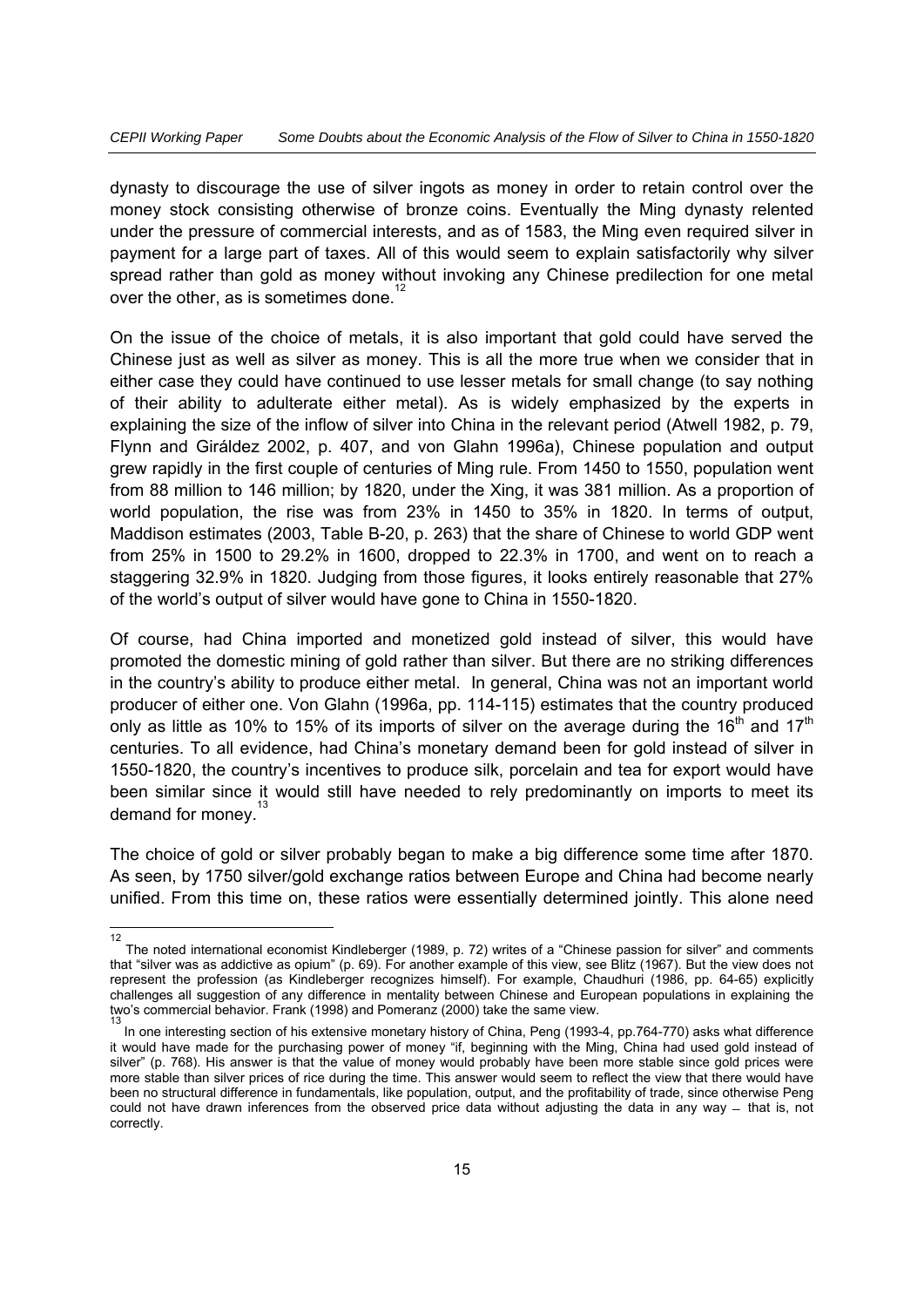not have made much difference since it simply put China in the same position as it would have been had it used gold instead of silver or a combination of both as money. However, two interrelated events in 1870-1900 made it very important. First, there was a widespread adoption of the gold standard in the rest of the world. Second, the price of silver relative to gold dropped to levels never seen before in recorded human world history. From around 15 to 1 in 1870, the ratio went to 33 to 1 by 1900 (it is currently above twice that level). This sharp rise in the relative price of gold worldwide meant a rise in China's import relative to its export prices in its commerce with countries on gold. But as almost the entire rest of the world went on to the gold standard progressively, by 1900 this rise in relative price pertained to virtually all of China's global trade (compare Wang 1992, p. 59).<sup>14</sup> Accordingly, when the Great Depression took hold after the Market Crash of 1929 and many countries devalued their currency, China experienced a major appreciation of its currency at a time of falling world aggregate demand for goods. And soon afterwards in the early thirties, when the Western countries abandoned the gold standard and the US even went so far as to raise the price of silver (in US dollars) with the Silver Purchase Act of 1934, China experienced a big dive in its import prices and catastrophic rise in its net imports, which forced it to go off of silver in late 1934. (See Friedman 1992 for some interesting discussion and further references.) But this was all well after 1820, the end of our study period.

#### **3. The persistence of the inflows**

Interestingly, China continued accumulating silver from 1550 to 1820. De Vries (2003. p. 96) offers the following explanation for this intriguing fact:

"The silver required to monetize the economy [China's] was enormous, and it became a moving target as population growth accelerated after the midseventeenth-century crisis. *In the eighteenth century* [my italics]*,* China's population more than doubled (from 160 to 350 million)."

He adds (same page):

"The Asian market was so large, and its monetized sectors were expanding … so rapidly, that the establishment of an equilibrium with Europe was ever out of reach."

There can be no doubt that the size and growth of the Chinese economy contributed greatly to its heavy imports of silver starting in 1550. Yet the Chinese population also shrunk from 160 million in 1600 to 123 million in 1650, a half a century later (Maddison 1998, p. 169) and inflows of silver into China continued all the same. Could it be simply, as De Vries suggests, that the supply of silver in China in these years never caught up with the demand? The hole was too large to fill. This idea of a major long-term excess demand for silver in China links

 $\frac{1}{14}$  For an econometric study of the responses of bilateral trade in Southeast Asia and other parts of the world to the switch to the gold standard in 1870-1914, see Mitchener and Voth (2011).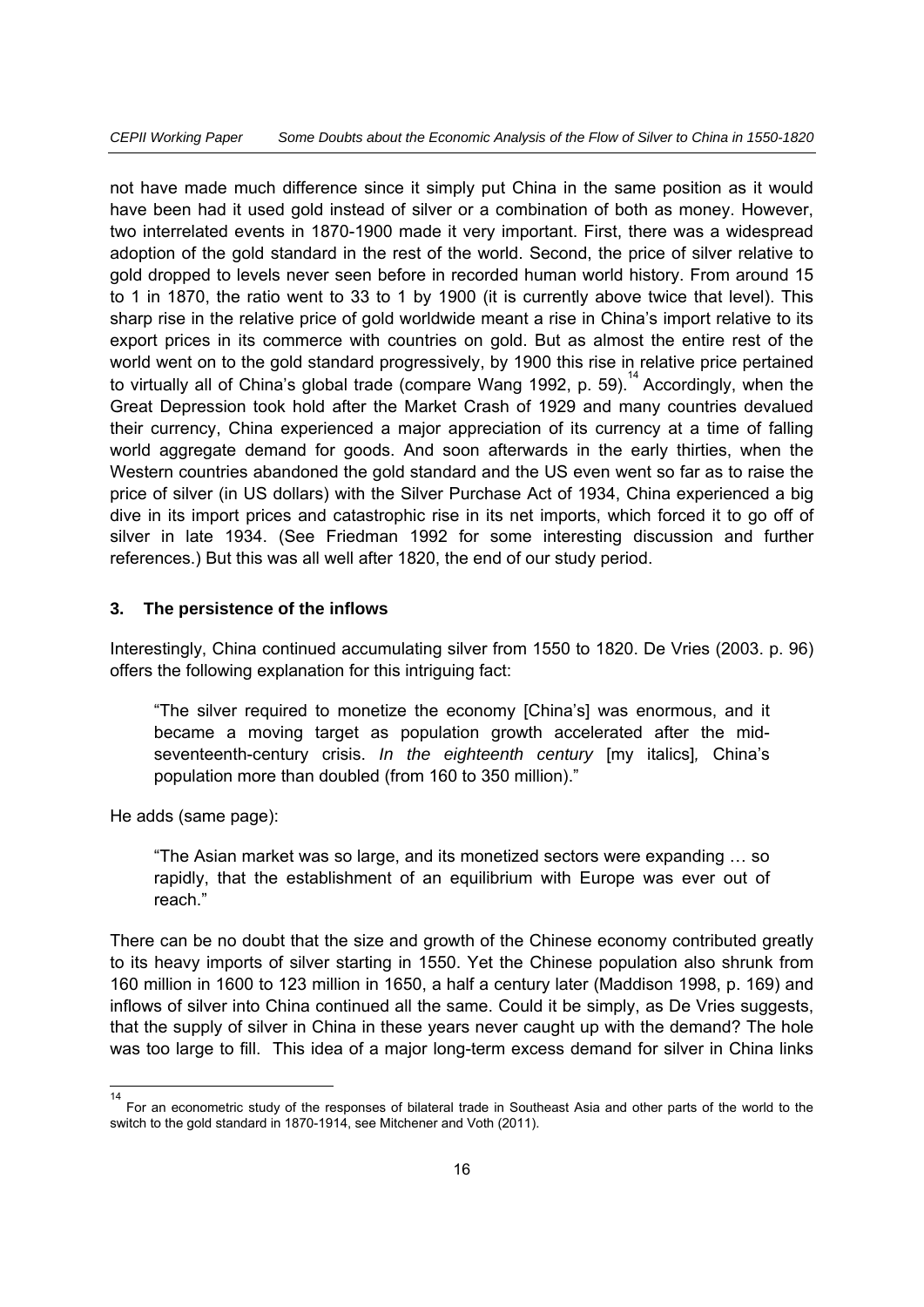up with an important analytical point in Flynn (1991, pp. 337-340) (see also Flynn and Giràldez 1996a, p. 320). He observes that large annual flows of a durable good like silver could constitute low percentages of the stock, whereas market equilibrium requires satisfaction of the stock-demand. Therefore the inflows of silver could continue for a long time before filling the demand. This could be especially pertinent concerning the imports of silver from Europe into China since the latter was the much bigger of the two (and hence the inflows of silver from Europe could be dwarfed by the desired stock). See Chaudhury 1986, p. 76, for a laudatory appraisal of this argument.

Notwithstanding, the idea of a continuous excess demand for silver in the period faces a basic problem: namely, it would imply continuous pressure toward the appreciation of silver, or deflation of consumer prices in terms of silver.<sup>15</sup> On this ground alone, we can rule out the view altogether for the period of around 1680 or 1700 to 1820, when the opposite took place and prices rose significantly in China (see Peng 1993-4, p. 768, and von Glahn 2016, fig. 8.5, p. 332). The price of rice is the usual index of the cost of living in China in the discussion. This price rose by a multiple of about 2.5 in terms of silver during the period (see Peng, 1993-4, pp. 601, 752, for 1680 to 1800; von Glahn 2003, Table 9.1, p. 191, for 1800 to 1820; and compare with Wang 1992, pp. 57-58). What about the earlier period of 1550-1680/1700? To my mind, we need to split this period at least in two parts: roughly 1550 to 1600 and 1600 to 1680 or 1700. For 1550-1600, the idea of continuous pressure toward the appreciation of silver is reasonable and cannot be ruled out. But for 1600-1700, it can.

From 1550 to 1600, the price of rice in terms of silver rose mildly (~15%), if at all (Peng 1993- 4, pp. 601, 768). Some deflationary pressure is within the margin of error.<sup>16</sup> In addition, an excess demand for silver should have raised the value of silver in terms of bronze coins. Here the statistical information I have seen is fragmentary (Vogel 1987, p. 17; von Glahn 1996a, pp. 106-107), but a rise in the price of silver relative to coins seems possible, at least for the latter part of the period, say, 1580-1600.

The difficulty regarding 1600-1700 is fairly evident. From 1600 to 1650, the population fell by nearly 25% as a result of warfare, including civil war, and the ultimate defeat of the Ming regime by the Xing in 1644.<sup>17</sup> This fall in population alone should have absorbed much, if not

 $\overline{a}$ 

<sup>15</sup> As a matter of fact, Flynn himself adopts a different line of reasoning. According to him, there was a continuous excess supply of silver in China as well as the rest of the world in 1550-1650 stemming from profits in silver mining in Japan and the New World and the result was inflationary pressure everywhere. Eventually the fall in the world price of silver removed profits in silver mining and brought the process to an end (see Flynn 1986, pp. 42-47; 1991, pp. 337-340; and Flynn and Giràldez 1996a, p. 320). However, this alternative view fits uncomfortably with the dominant theme in the literature (often in Flynn's own writings, with and without Giràldez) that the steady flow of silver into China -- however it may have begun-- owed its persistence to the country's size and huge demand for money. Of importance, while De Vries and Flynn disagree about excess demand or excess supply, they clearly agree about long run disequilibrium. In my view, though, De Vries' position, emphasizing excess demand, or the Chinese demand pull on the world supply of silver (much like a "suction pump," according to a frequent image), reflects the literature much better.<br>16

Compare von Glahn 1996a, p. 159.

Some writers consider that sixteenth-century prosperity persisted in South China under the Mings until 1620 (e.g., Souza 1986, p. 17; Frank 1998, p. 160). Others see brewing problems in the 1590s (e.g., Goldstone 1991, p.350). In dating the start of difficulties in 1600, I rely entirely on the population data from Liu and Wang (1979), pp. 81-82, Table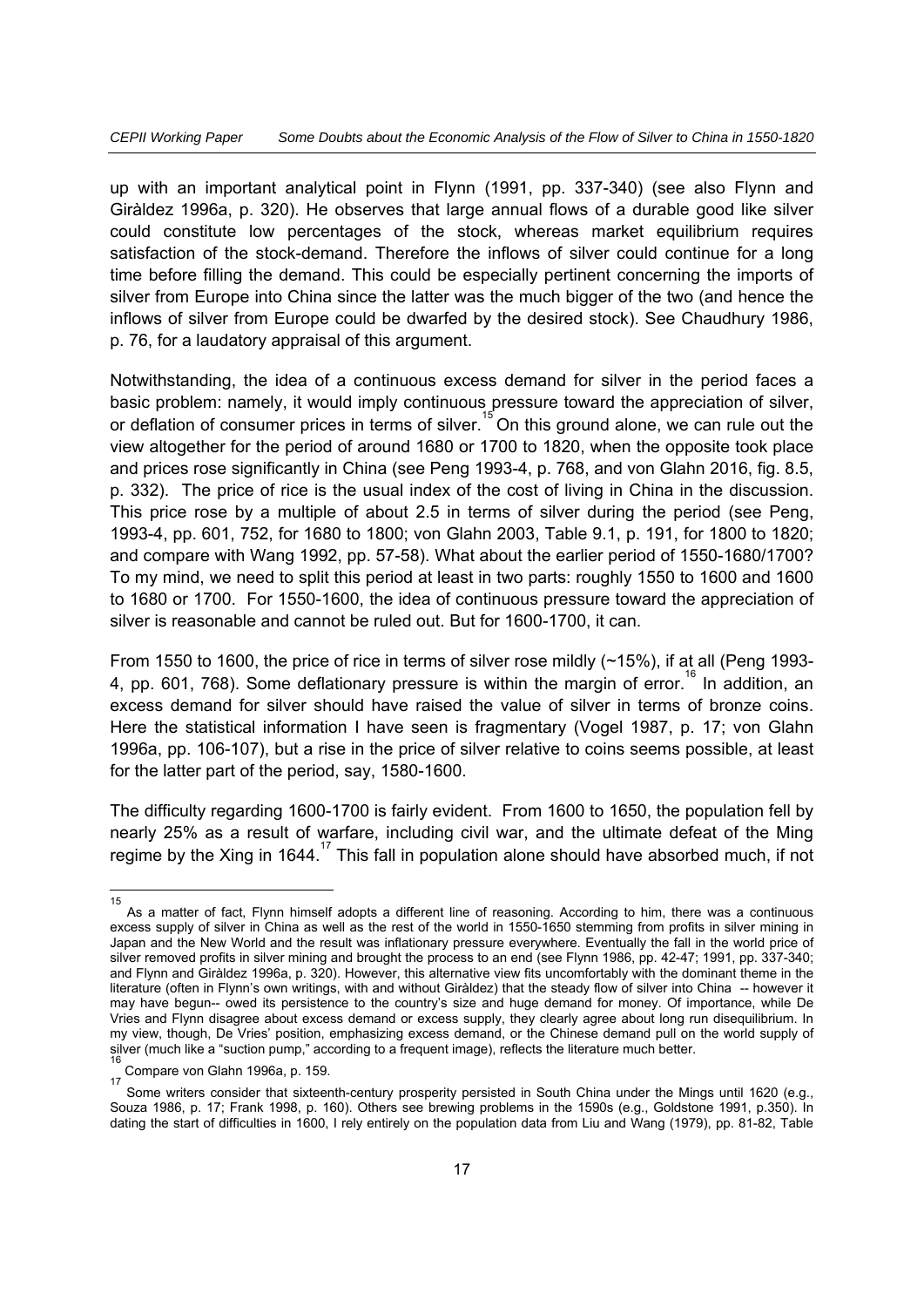all, of any prior excess stock-demand for silver. In addition, von Glahn (1996a, p. 207) refers to "the catastrophic famine conditions of 1638-1642," Wang (1992, p. 66) describes the draughts that hit China four years in a row in 1641-1644 as "the worst in the last 500 years," and Marks (1998, pp. 147-51) refers to "the demographic crisis of 1648-53." Because of the sharp fall in aggregate supply of goods, the price of rice in terms of silver nearly doubled between 1620 and 1650 or thereabout, with little or nothing to do with monetary circumstances and monetary policy (and better viewed as stagflation rather than inflation). These same scarcity conditions produced a fall in the demand for money for small transactions, which led to a drop in the price of bronze coins by about half relative to silver. Notwithstanding, the aggregate demand for silver held up: imports persisted and even grew from 1626 to 1640. Evidently this rise in demand for silver cannot be attributed to a desire to economize on transactions costs, but seems much more likely to reflect a desire to move to safety. The economic situation then reversed in agriculture in 1650-1660 to 1680-1700, or in the early decades of the Xing dynasty, as population either stabilized or grew, and the price of rice fell back close to its earlier levels in the first few decades of the seventeenth century, while the price of bronze coins relative to silver (von Glahn 1996a, fig. 11, p. 241) recovered heavily too.<sup>18</sup> Imports of silver remained positive in this time, but they fell from earlier levels in 1650-1680. On the whole, it does not seem plausible to ascribe the continuous inflow of silver in these tormented years to an inability of stock-supply to catch up with ever-increasing stock-demand for silver as a medium of exchange (not even if we also add to this demand the one for silver for sensory pleasure and social status). A flight to safety seems much more to the point.

An alternative way of making sense of the imports of silver in the period 1550-1820 as a whole is to view the market for silver in China as close to equilibrium the entire time but under different economic and political constraints, with some shifts in tendencies as well as short-run periods of excess supply and excess demand. The benefit of this mode of thinking is to avoid any sweeping idea of a continuous excess demand for silver. The mode of reasoning also invites a closer look at the facts.

Consider first the 1680-1820 stretch (for which I have more information than the 1700-1820 one). In this case there is only moderate difficulty in viewing the steady inflow of silver as yielding steady equilibrium in the market for silver. Wang (1992, pp. 64-65) estimates that silver stocks grew by .9 of one percent annually in this stretch while population grew by .72 of one percent. Therefore, silver per capita grew by .18 of one percent annually. If we assume

A1 (which is repeated by Maddison 1998, Table D.1, p. 169, and by von Glahn (2003, Table 9.1, p. 191). This data shows a fairly steady 5% decline in population for China as a whole in every decade starting with 1600 before the fall of the Mings in 1644, and no notable acceleration of the fall in 1620. More recently, von Glahn (2016, Figure 8.3, p. 330) offers some new population data from two later sources for the same general period (same general trend); however, one series starts in 1620 and the other in 1630. 18

I find it confusing that the 1650-1680 period of higher agricultural output, stabilization of the population, and falling agricultural prices is known in the literature as the "Kangxi depression" (granted the forcible relocation of the coastal population to deprive the Ming loyalists in Taiwan of a source of supply). The following quote from Wang (1992, p. 64) certainly does not support this view: "After the establishment of the Manchu rule in 1644, peace and order were gradually restored in the country. … The supply of grain became plentiful relative to the demand for food, despite the cold climate that prevailed in the latter part of the seventeenth century."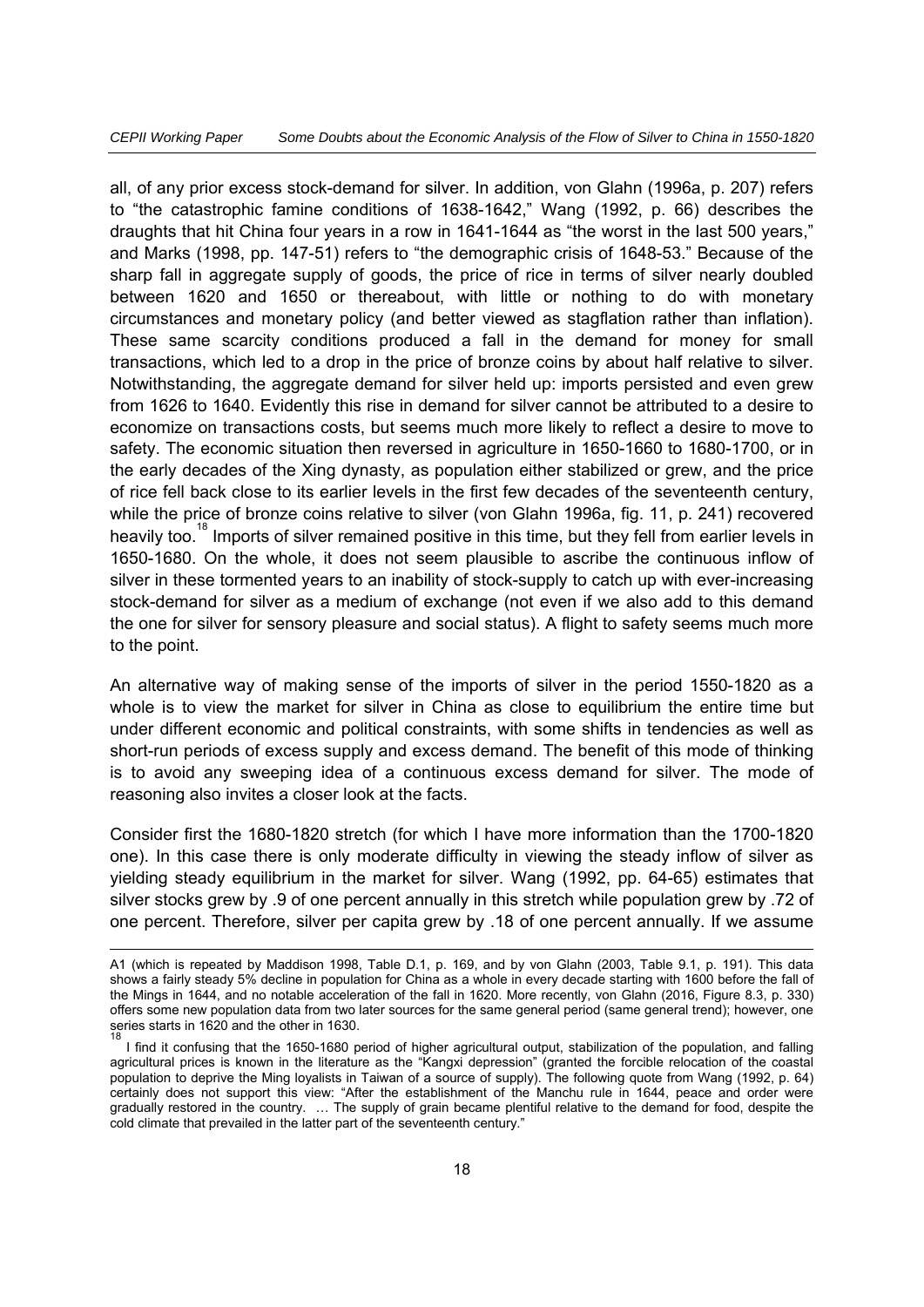that per capita real output stayed the same, in line with Maddison (1998), then silver rose by the same in relation to output. This is consistent with some inflation. Yet, admittedly, inflation (measured on the basis of the price of rice in terms of silver) went too far for this explanation alone to suffice. Rice rose in price by a factor of 2.5 in these 140 years, corresponding to an annual rise of around .66 of one percent, far above .18. However, we should also bring bronze coins into view. Once the Xing assumed full control of the country, as mentioned earlier, they took a much more favorable attitude than the Ming toward the minting of bronze coins as well as the monetary use of silver. To quote von Glahn (2003, p. 200) for the eighteenth-century part of the period: "[The] emission of bronze coins probably contributed more to the expansion of the money supply than did imports of foreign silver." He goes on to estimate that the increase in coins in silver-equivalents was nearly 50 percent higher than the imports of silver in 1740-1780. This would explain greater growth of the money supply than an estimate based on silver alone. Further still, Wang (1979) stresses the growth of private issues of cash notes (claims on coins) and silver notes in this time, though primarily in the tail-end of the period, especially 1800-1820 (compare Elvin 1973, pp. 293-4). Despite these added contributions to the money stock, however, all in all, it would still be difficult to argue that the money stock rose as much 0.66 of one percent annually in relation to output in 1680- 1820 (more than three times as much as the rise in the silver component alone), and therefore the idea of a rough equilibrium in the money stock in the period probably needs to be reinforced by the hypothesis of some fall in the desired real stock of money *per capita*. Yet such a fall could be plausibly attributed to a combination of three factors. First, output per capita probably fell, contrary to Maddison (see especially Broadberry *et al.* 2017 and also von Glahn 2016, pp. 350-9). Next, individual family size may have risen with the rapid growth of population. Both would mean less demand for real money per person. Last, the moderate development of finance (apart from the cash and silver notes forming part of the money supply) meant more money substitutes.

As regards the turbulent years 1600 to 1680 or 1700, I have already indicated the need to admit a demand for silver as a refuge in times of distress and grave uncertainty. This necessity holds both for the period of the shrinking of the economy in 1600-1650 and the early part of the recovery. In this connection, the sharp fall of the imports of silver in the 1640-1680 part of the period (see Figure 1) could be ascribed partly to progressively lower growth in the safety demand for silver.

The years 1550-1600 offer perhaps the least challenge since they were mostly peaceful, the population grew by around 10% and output by about the same, while prices hardly rose. A rise in the stock-demand could then well explain the continuous inflows of silver. On the evidence, the inflows of silver might have been just right to meet the demand at current prices. Notwithstanding, De Vries' better-known view that the large inflows of silver in the period reflected a failure of the stock-supply to keep up with the stock-demand cannot be dismissed out of hand. This view probably fits better with the considerable rise in monetization of China, in conjunction with the large size of the Chinese economy, at the time. Yet the view implies steady deflation or upward pressure on the price of silver, which is not easy to defend.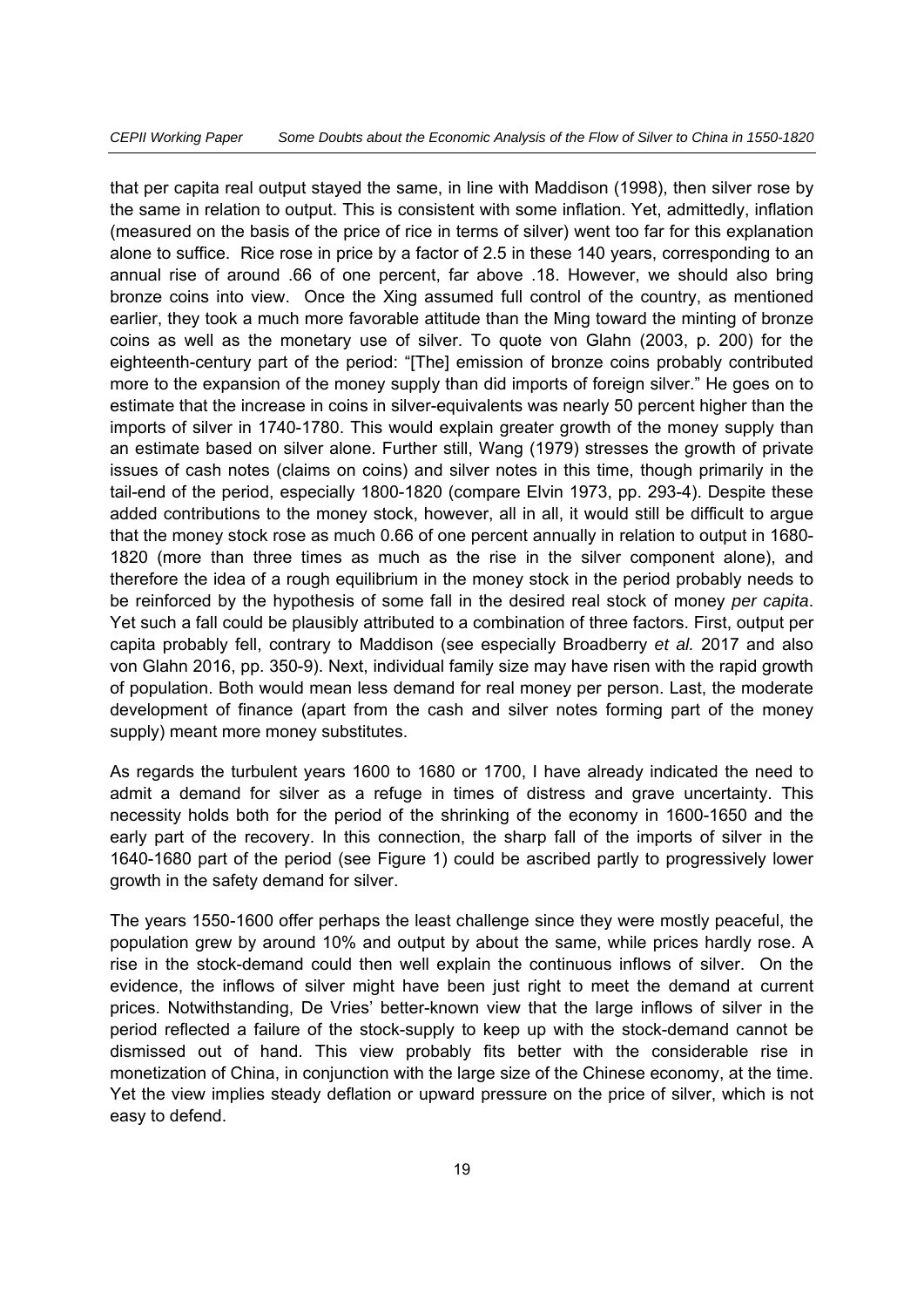#### **4. The impact on China itself**

We come to the interesting question of the theoretical effect of the continuous inflow of silver on China itself. This question has so far been greatly overshadowed in the literature by the subordinate one of the respective weights of Europe and China in the outcome. A central feature of the recent scholarship on the monetary history of China is rebellion against the Eurocentric view of world monetary history that had prevailed only a few decades ago and that had treated Europe as the fundamental motor of world monetary events. As an arch example of this eurocentrism, Vilar's much-admired study of precious metals in world monetary history, *Or et monnaie dans l'histoire* (1974), devotes no more than 7 pages exclusively (112-19) to India, China and the Far East out of a total of 426. The rest is predominantly about Europe, its sources of precious metals, and the consequences for Europe itself. As another example, a more recent work titled *The history of Money*, by Davis (2002), which reaches back to primitive moneys and the birth of coinage in antiquity, contains only a sprinkling of references to China and India and no separate section on Central and East Asia except for the Westernization of Japan since 1878. The response of economic historians has been vigorous. Some modern scholarship even attempts to place Chinese demand for silver at the center of world monetary history in 1550-1820 (Flynn and Giràldez 1994, 1995b, pp. 217-8, 1996a, p. 311, 2002, pp. 419-20, Goldstone 1991, Frank 1998a). Unfortunately, one outstanding feature of this last literature is a tendency to underplay the reciprocal effect of the inflow of silver on China itself. As the argument goes, the income from the supply of silver to China made Spain and Japan rich,<sup>19</sup> and the inflows of precious metals from the New World had a significant impact on money prices and economic activity in Europe, but China was simply too big to be much affected by the inflows.<sup>20</sup> My main concern is with the use of monetary theory to defend this thesis. As noted in the introduction, the literature relies heavily on "neutrality propositions," as they are known in economics, about the strict nominal effects of the quantity of money on money prices in the long run. Accordingly, though he would be among the first to recognize the stimulating effect of the imports of silver on Chinese commercial activity, von Glahn (1996a) declares in the early pages (pp. 3-4) of his towering work: "The presumption that massive imports of silver were a boon to the [Chinese] economy finds little support in economic theory." It is clear, on close inspection, that all such claims refer to the economic analysis of changes in the quantity of money, and not the penetration of money exchange. Yet there is a profound difference, in economic analysis, between a change in the quantity of money in a monetized economy and a change in the monetization of an economy affecting the extent of production for home consumption and barter trade. The former does not alter the aggregate production function while the latter does. Monetary theory devotes far more attention to the former, but the latter may well be more relevant to the domestic impact of the inflows of silver into China.

 19 See Flynn (1991), who also argues, convincingly, that Spain misused its mineral wealth while Japan exploited it well. 20

Frank takes an original position. He agrees that China profited greatly from the inflows of silver from the New World, but belittles the European contribution: "Europe was … far too weak and marginal to have much impact on China" (Frank 1998b). On his view, China was able to profit from the silver inflows because of its high level of economic development and versatility. Europe, far more backward, could not cope with the inflows of precious metals without succumbing to inflation (Frank 1998a, pp. 157-8, 353).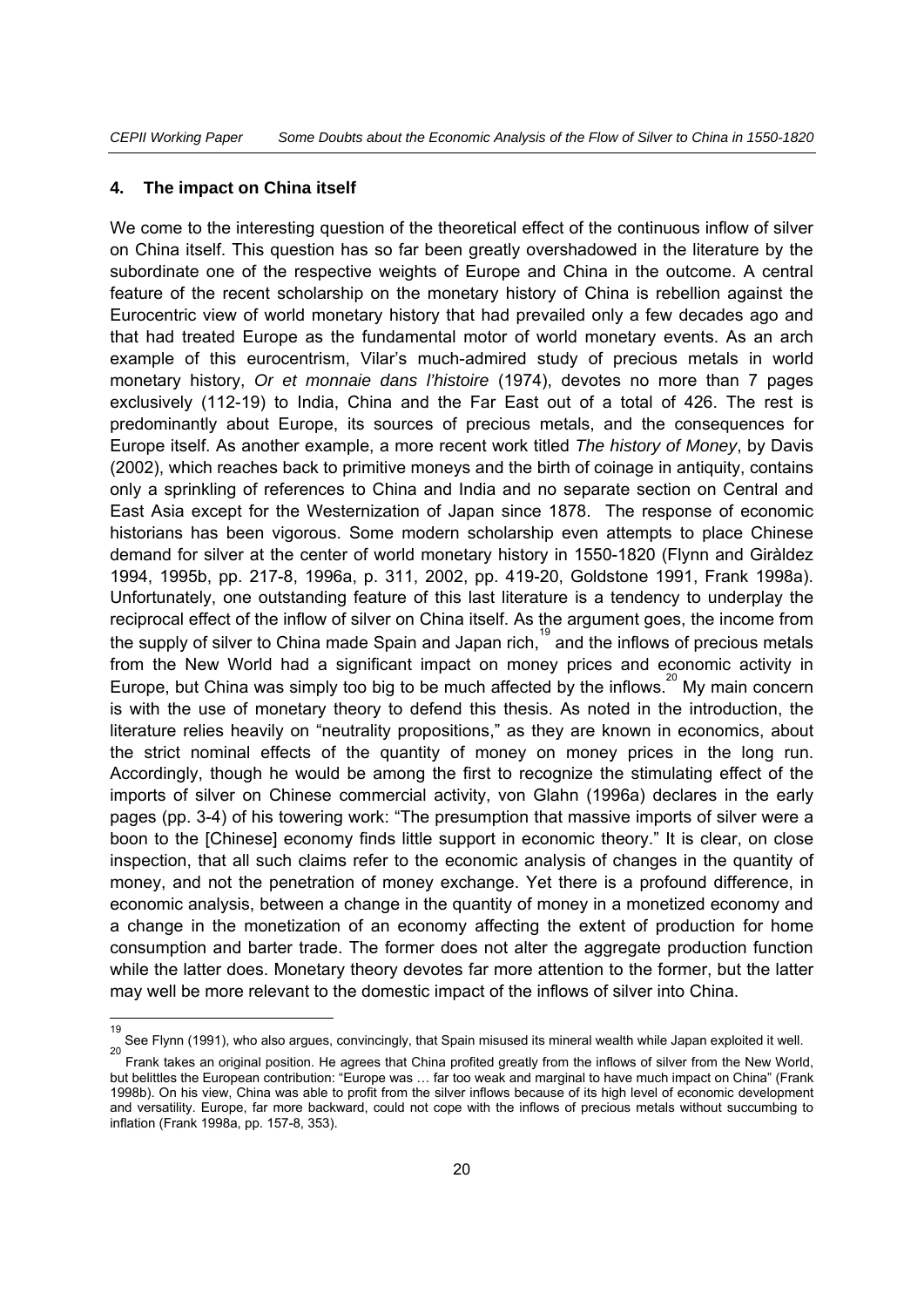To get the right perspective, let us suppose, to begin with, equilibrium in all markets for goods including real money balances and then a doubling of the nominal quantity of money and nothing else. In that case, apart from "money illusion," a doubling of all money prices (while all non-money nominal debt is indexed to the general price level) would necessarily keep equilibrium the same. Whether the economy will attain this new equilibrium or not and how, are major questions in the history of economic thought that have remained a focus of attention in economics right up to the present. Perhaps the outstanding conclusion is that the economy will reach the equilibrium under the right assumptions. As early as the mideighteenth and the early nineteenth century, Hume and Ricardo had already carried this principle of the neutrality of money to extremes. The least amount of precious metal will do as well as any other volume, they say; money prices would simply need to be correspondingly lower (Hume [1752] in Rotwein (1970), ed., pp. 47-59; Ricardo 1810). Decades later, John Stuart Mill intones: "There cannot, in short, be intrinsically a more insignificant thing, in the economy of a society, than money" (Mill 1848, p. 488). The traditional uses of the Fisher equation, the Cambridge analysis of the demand for money, and the monetary approach to the balance payments are all in tune with this position. But among the things that must stay constant in this reasoning is always the share of the economy using money, or monetization as such.<sup>21</sup> Otherwise a reduction in transaction costs and costs of information would push the production possibility frontier of the economy outward. Already in 1944, Postan (1944) devoted an entire paper to alerting economic historians, like himself, of the need to pay more attention to "the rise of a money economy," as distinct from "the greater abundance of money itself" (p. 129). More recently, in an extensive treatment of world financial structure since 1860, Goldsmith (1969, p.304) asserted: "The proportion of the total goods and services that is monetized, in the sense of being paid for in money by the producer, is one of the most important characteristics of the level and course of economic development. It should be of major concern to economic historians." In economics, the sub-field of economic development is the main one to heed Postan and Goldsmith. The standard reference is Chandavarkar (1977). Since the latter wrote, the subject has tended to fuse with the broader issue of the impact of finance on the growth of developing countries (for example, McLaughlin and Kinoshita 2012), a fusion that Chanda-varkar opposed. In monetary economics as such, much of the interest in monetization has been the association with reductions in information costs. A nonmathematical introduction with references to the literature is Goodhart (1989, pp. 1-50).

 $\frac{1}{21}$ Of note, references to "the inconveniences of barter" also have a venerable history in economic thought. A quick way to see this is to look up the term in the subject index of Monroe's (1923) work on monetary theory before Adam Smith ("barter, inconveniences of"). Indeed, Hume's essays, "Of Money" and especially "Of Interest" [1752], can be read as much as an argument for the importance of monetization as for the insignificance of the quantity of money. "Labour and industry gain life" (Rotwein 1970, ed., p. 37), he thinks, with the expansion of commerce, cities and manufacturing at the expense of agriculture and the landed interests, which he associates largely with non-market activity. The former is the source of energy, innovation, and saving; the latter the source of entrenched habit, consumption and debt. In the case of Smith (1776), apart from early references to the disadvantages of barter, pp. 22-24, the relevant part of *The Wealth of Nations* is the section discussing the local demand for silver in the New World, where he advances the view that before the opening of the mines, "their [the Peruvians'] whole commerce was carried on by barter, and there was accordingly scarce any division of labour among them" (p. 203). Jevons (1875) has become perhaps the standard historical reference on the inconveniences of barter (and much else about the benefits and desirable characteristics of money), even though he thought that barter no longer mattered much in the world of his time (p. 6)).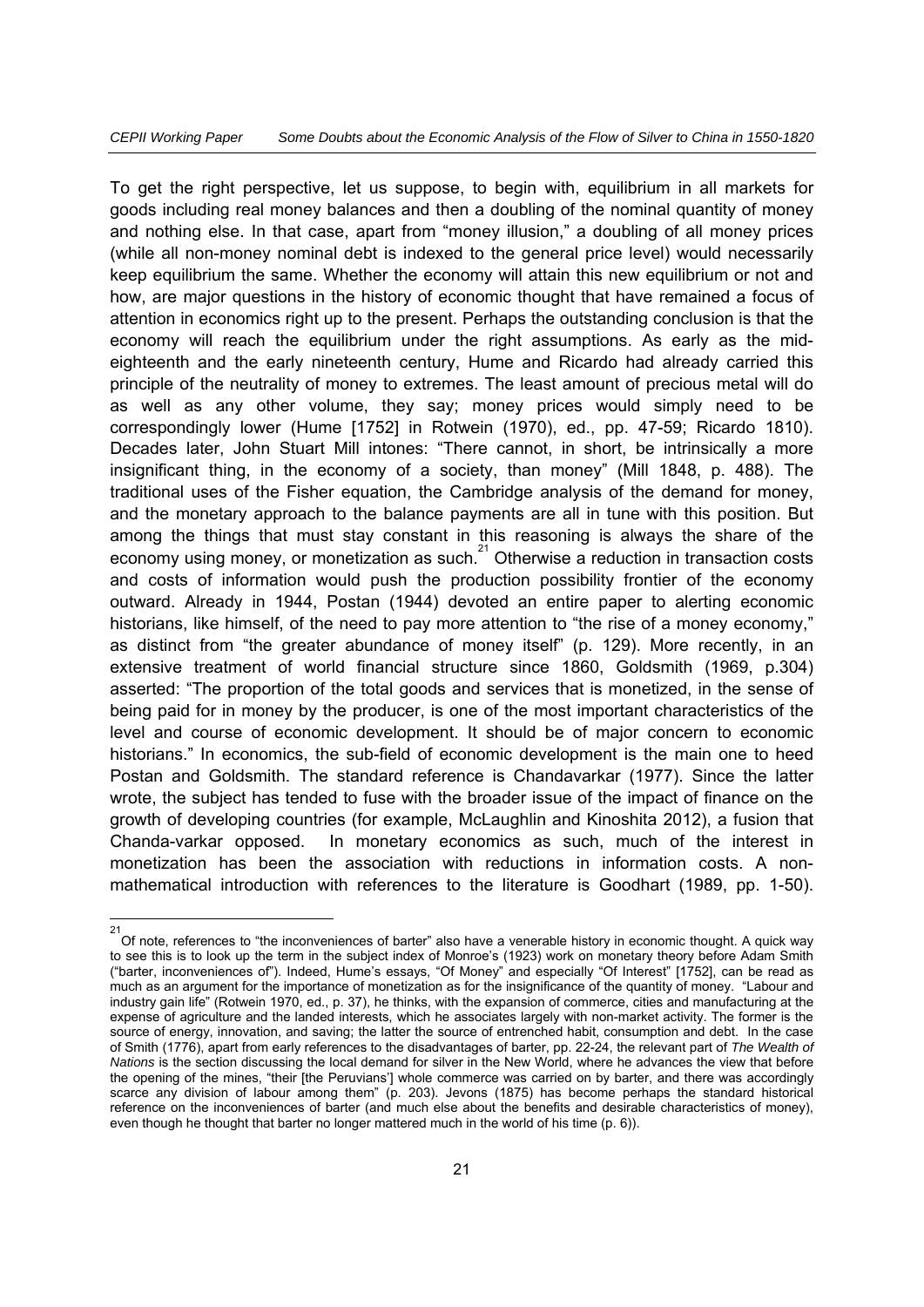There is a related, more abstract, literature on money as a coordination device (for numerous references, see Dubey, Sahi and Shubik (2014)).

Once the issue is raised, the possible contribution of the flow of silver into China in 1550- 1820 to monetization, and thereby its contribution to economic performance and economic growth, is almost obvious. As of 1550, China had a long history of cash in small transactions. However, apart from an impressive experiment with paper money in the 13<sup>th</sup> and 14<sup>th</sup> centuries, which ended miserably after some notable success, the country had a serious problem of money in large transactions. This problem clearly interfered with the integration of the different parts of the country's gigantic economy and probably necessitated heavy reliance on production for own consumption, barter transactions and tax payments in kind. In his highly condensed treatment of Chinese economic history, Maddison (1998) poses a picture of an economy that is very efficient in agriculture and land usage − far ahead of Europe in both regards even as late as 1820 − but hostile to manufacturing and commerce. This broad picture seems to fit in well with the general data on population, urbanization and agriculture. In 1550-1820, China's population grew by two and a half, if not more, while the European population barely doubled. This accomplishment took place despite the fact that the country had much less arable land per person than Europe did. The evidence is therefore consistent with special strength in agriculture. On the other hand, Europe saw a much higher rate of urbanization, as measured by population living in cities exceeding 10,000 (see De Vries 1984 for Europe and Rozman 1973, 1990 for China). This next evidence would seem to fit well with a lower development of manufacturing activities in China (even if Chinese rural households did engage in some manufacturing activities that typically took place in urban areas in Europe, such as textile spinning, weaving, and making clothing). The exceptional population growth in China, especially in 1700-1820, required a major shift of agricultural activities (begun centuries before) from the production of "subsistence crops" (which remained highly important), in terms of development economics, to "cash crops," like cotton, sugar, maize, peanuts, sweet potatoes, tobacco and tea. This major turn to cash crops in the 1550-1820 period is also well documented, as is the diversification of rural activities and growth in the number of regular, organized markets in the countryside (see Skinner 1964-5; Perkins 1969; Huang 1985; Marks 1998). All of this could only mean a shift to money trade. Cash transactions with bronze coins alone might also not have sufficed. The likely contribution of silver is clear. Payments in silver would have been useful not only in local trade but also, and especially, in permitting the large interregional movements that sale of the cash crops required. Silver would also have promoted the ability to specialize in commerce and wholesale activities.

The 1700-1820 period may require a special word since bronze coins developed far more than silver money at this time. Kuroda (2000) points to a deliberate effort by the Xing to renounce seigniorage on the coins, or even to subsidize them, in order to promote regional economic integration. Accordingly, the coins even began to serve in large economic transactions despite the costs of transport. Von Glahn (1996a, p. 254; 2002, p. 59) refers to the use of coins in trade of land in 1750-1800. None of this sits well with my previous (and conventional) distinction between coins and silver ingots based on small and large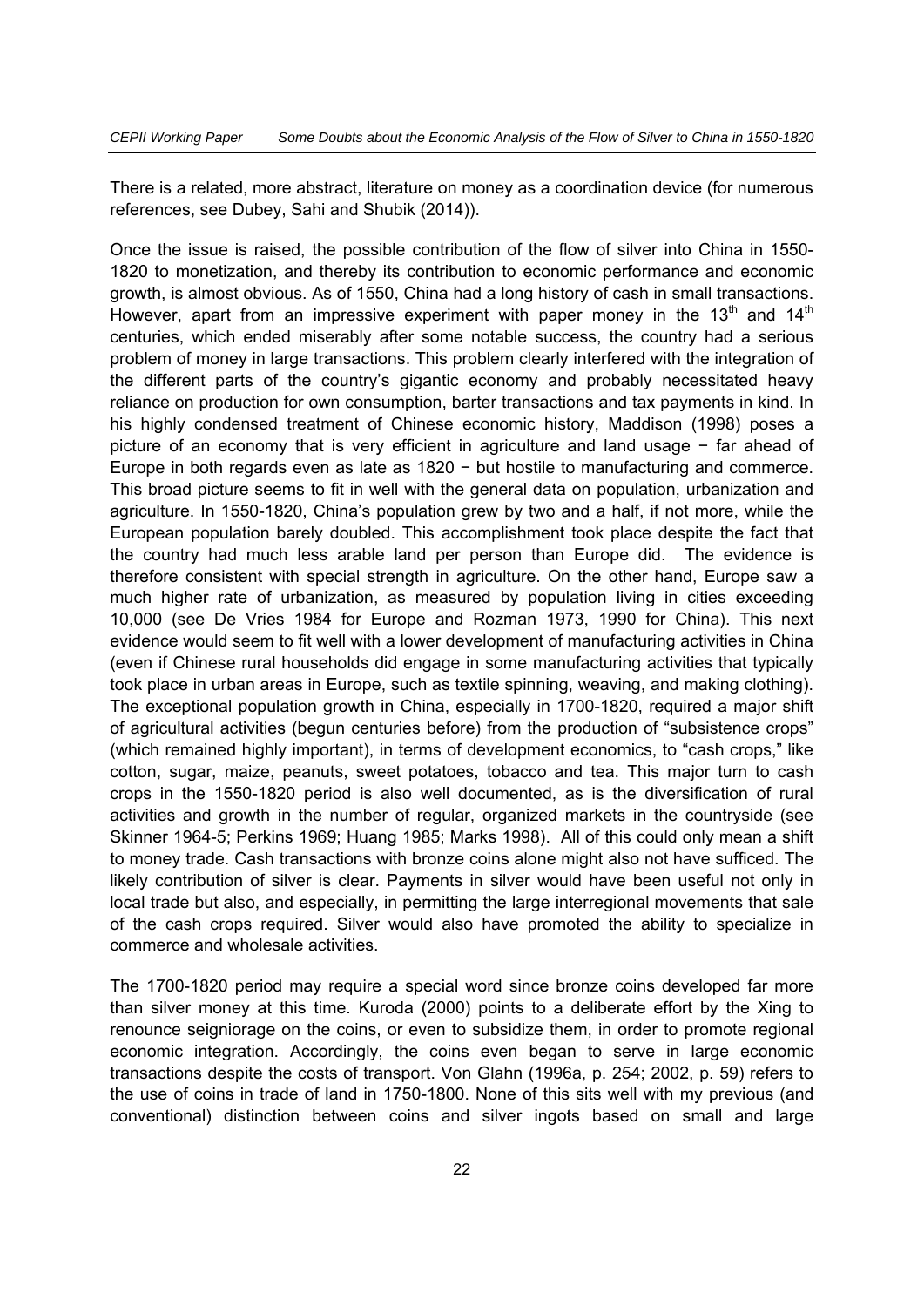denominations. Nevertheless, both Kuroda and von Glahn agree that the silver money underlay interregional payments and provided much of the glue for economic integration at the national level. Thus, for 1700-1820 as for the rest of the 1550-1820 time spell, it would be difficult to argue that monetization in China could have evolved based on copper alone. Silver made an essential contribution too.

Peng (1993-4, pp. 570-1) and von Glahn (1996a, pp. 246-52; 1996b) point out another possible connection between the inflows of silver into China and aggregate economic performance. As mentioned earlier, the early Ming wanted to keep a strong hand over the total stock of money, and thereby the rest of the economy, and for this reason they fought the monetization of silver. Their eventual acceptance of silver money therefore represented a victory of the commercial interests. It freed up entrepreneurship and led to a more decentralized economy. Metzger (1979, p. 8) refers to the emergence of a "dynamism of the private sector" in Ming-Xing times. This could be a major added contribution, however difficult to assess.

In conclusion, I do not pretend to have shown that the inflow of silver raised aggregate output in any part of the 1550-1820 stretch. This would require more work and evidence (though, a priori, many specialists seem favorable to the idea (e.g., Rozman 1973, p. 34; Atwell 1982, pp. 84-85; Marks 1998, pp. 193-4, 334-5)). I do claim that economic theory would support such a result and that the salient facts are amenable to it.

#### **5. Conclusion**

As a central message of this paper, transaction costs are important. Because of these costs, arbitrage will only explain why the exchange ratios between gold and silver in distant places will approach a certain band. There is no market mechanism calling for equality of the exchange ratios within the band. Wide geographical differences in silver/gold price ratios are far better indications of high costs of arbitrage than opportunities for profitable arbitrage. The only evidence of major arbitrage between gold and silver in trade with China in 1550-1750

 $\frac{1}{22}$  In their zeal to deny a Chinese advantage from the inflow of silver, Flynn and Giràldez (2000) claim that, if anything, China lost from the inflow because the country gave up valuable resources in exchange for mere money, a good that the country could have produced with paper at home. True, if the Chinese had mastered the art of monetary control of paper money (without borrowing the paper abroad), they would have been spared a lot of resources. But this is little relevant. Like the rest of the world, the Chinese had not learned the art, and in these circumstances, Flynn and Giràldez's view is difficult to defend. The Chinese merchants who bought the silver from foreigners clearly benefited from the trade, as did the Chinese people who bought the imported silver from the Chinese merchants. Any aggregate loss for China would depend on external diseconomies. But one can hardly imagine what these diseconomies would be. On the other hand, the contribution of the imported silver to Chinese aggregate wealth is easy to interpret: the imported silver represents a contribution to the present discounted value of future economies in transactions costs (and future benefits of safety, esthetic and other social satisfactions). True, the silver is no part of the productive capital at home, as the classical economists emphasized, but it does enter in the parameters of the social welfare function by increasing the outputs and utilities that result from given inputs (just as firm and household inventories of other goods do, by smoothing production and consumption over time, avoiding interruptions, and in other ways related to shopping and information costs). As a final note, this argument emphatically is not equivalent to mere reference to the inflows of silver as "increasing market activity," "greasing the wheels of trade," and the like. Such references are entirely compatible with strict short run effects on output that vanish after the adjustment of prices (as Hume had explained nicely in 1752; see Rotwein, (1970), ed., pp. 38-40, 57-59).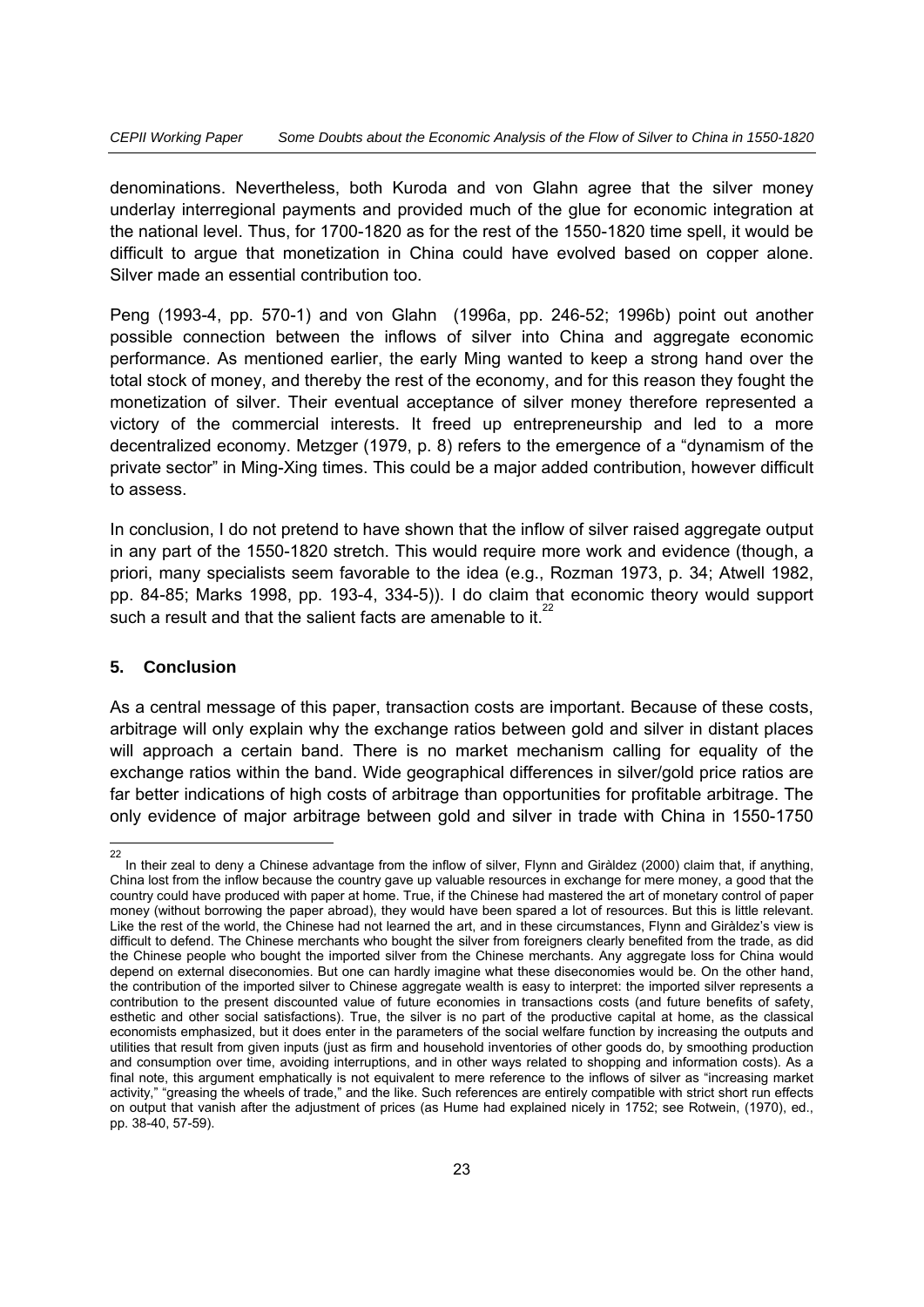was concentrated in two periods: around 1580-1630, and around 1700-1750, principally 1720-1740. Only the 1720-1740 example clearly supports the idea that the import of Chinese gold into Europe was important for European trade with China. As other main points, the flow of silver rather than gold into China in the entire period 1550-1820 can be fundamentally interpreted as path dependence. Things could have easily gone differently. The strict silver composition of the inflows is also only of moderate significance for Chinese economic history in the period. In addition, the sustained inflow of silver into China in 1550-1820 cannot be explained as a continuous shortage of the metal. This explanation has its only possible merit in 1550-1600. A better interpretation is to view the steady inflow as providing the extra supply of the metal that was needed to keep the market in China at or near equilibrium under widely varying conditions, all of which called for an increase in the metal, but not always for the same reason. Last, economic theory clearly admits the possibility that China profited from the inflow of silver. The inflow could have done so by promoting the retreat from production for own consumption, the retreat from barter, the integration of the national economy, and the independence of the private sector.

*Acknowledgements*: I wish to thank Enzo Dia for considerable help, Michel Fouquin for very useful discussion, and Barry Wilbratte for useful comments.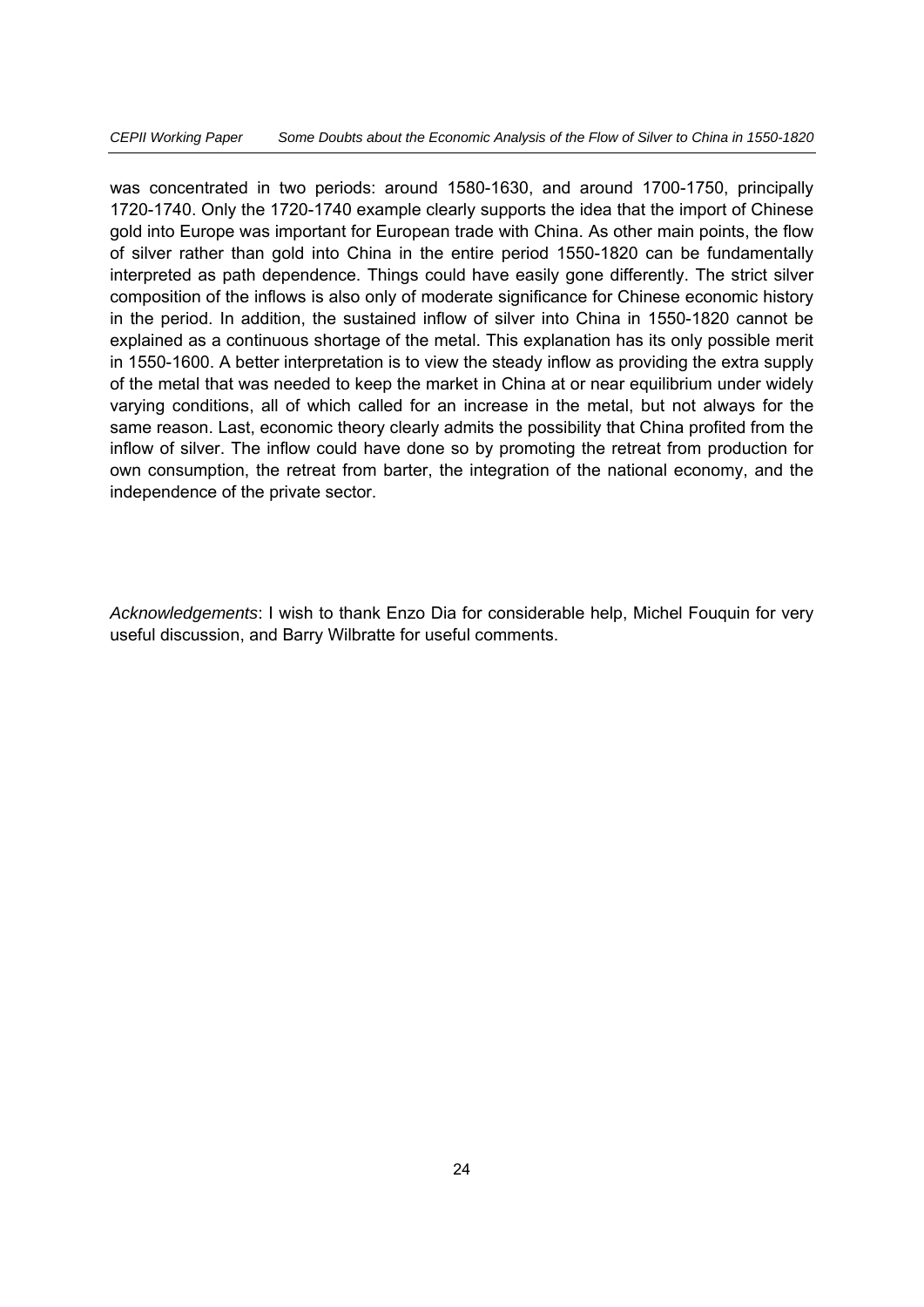#### **References cited**

Attman, Artur (1981). *The Bullion Flow between Europe and the East 1000-1750*. Goteborg: Kungl. Vetenskaps–och Vitterhets–Samhället.

Atwell, William (1982). "International bullion flows and the Chinese economy circa 1530- 1650," *Past and Present*, 95, pp. 68-90.

\_\_\_\_\_\_\_\_\_\_\_\_\_ (2005). "Another look at silver imports into China, ca. 1635-1644," *Journal of World History*, 16 (4), pp. 467-89.

Barrett, Ward (1990). "World bullion flows 1450-1800," in James D. Tracy, ed., *The Rise of Merchant Empires: Long Distance Trade in the Early Modern World*, Cambridge, Cambridge University Press, pp. 224-54.

Blitz, Rudolph (1967). "Mercantilist policies and the pattern of trade, 1500-1750," *The Journal of Economic History*, 27 (1), pp. 39-55.

Boxer, C. R. (1970). "Plata es sangre: Sidelights on the drain of Spanish-American silver in the Far East, 1550-1700, *Philippine Studies*, 18 (3), pp. 457-78.

Broadberry, Stephen, Hanhui Ghan and David Daokui Li (2017). "China, Europe and the Great Divergence: A study in historical national accounting, 980-1850. *University of Warwick Working Paper no. 324*, April 17.

Chandavarkar, Anand (1977). "Monetization of developing economies," *International Monetary Fund Staff Papers* 24 (3), pp. 665-721.

Chaudhury, Kiri (1978). *The Trading World of Asia and the English East India Company, 1660-1760*, Cambridge: Cambridge University Press.

\_\_\_\_\_\_\_\_\_\_\_\_\_ (1986). "World silver flows and monetary factors as a force in international economic integration 1658-1758," in Wolfram Fischer, R. Marvin McGinnis and Jürgen Schneider, eds., *The Emergence of a World Economy*, Wiesbaden: Frank Steiner Verlag, pp. 61-82.

Chaunu, Pierre (1960). Les Philippines et le pacifique des ibériques (XVI<sup>e</sup>, XVII<sup>e</sup>, XVIII<sup>e</sup> *siècles)*, Paris : S.E.V.P.E.N.

Chuan, Hang-Sheng (1997). "Trade between China, the Philippines and the Americas during the sixteenth and seventeenth centuries," in Dennis Flynn and Arturo Giràldez eds., *Metals and Monies in an Emerging Global Economy*, Aldershot, UK: Ashgate Publishing Co., pp. 281-5.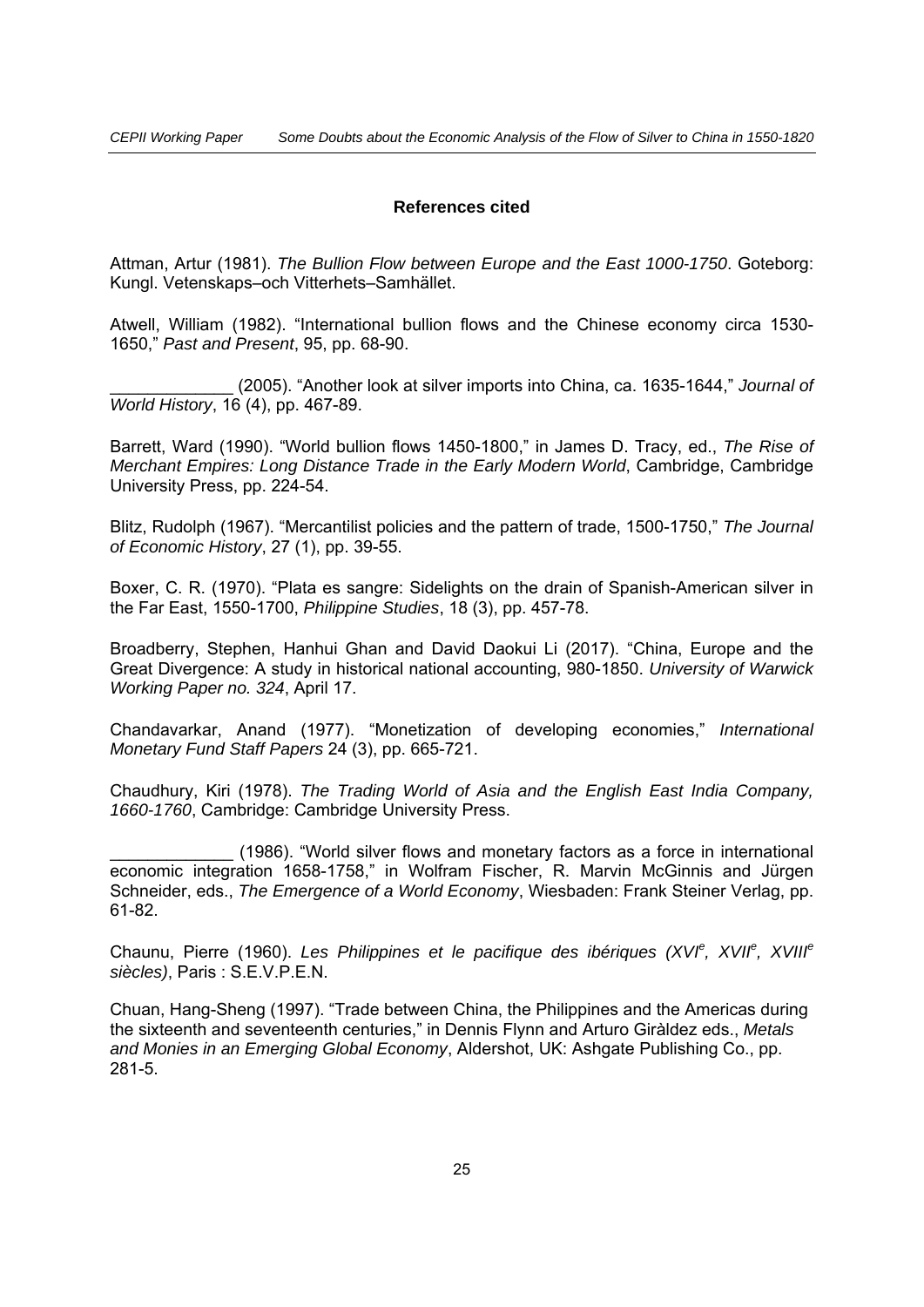Cross, Harry (1983). "South American bullion and export," in John F. Richards, ed., *Precious Metals in the Late Medieval and Early Modern Worlds*, Durham: North Carolina Academic Press, pp. 397-423.

Davis, Glyn (2002). *A History of Money*, Cardiff: University of Wales Press.

Deng, Kent (2008). "Miracle or mirage: Foreign silver, China's economy and globalization from the sixteenth to the nineteenth centuries," *Pacific Economic Review*, 13 (3), pp. 320-58.

Dermigny, Louis (1964). *La Chine et l'Occident: Le commerce à Canton au XVIIIe siècle 1719-1833*, Paris: S.E.V.P.E.N.

De Vries, Jan (1984). *European Urbanization 1500-1800*, London: Methuen.

(2003). "Connecting Europe and Asia: A quantitative analysis of the Caperoute trade, 1497-1795," in in Dennis Flynn, Arturo Giràldez and Richard von Glahn, eds., *Global Connections and Monetary History, 1470-1800*, Aldershot, Eng.: Ashgate, pp. 35-106.

\_\_\_\_\_\_\_\_\_\_\_\_\_ (2010). "The limits of globalization in the modern world," *The Economic History Review*, New Series, 63 (3), pp. 710-33.

Dubey, Pradeep, Siddharta Sahi and Martin Shubik (2014). "Minimally complex exchange mechanisms: Emergence of prices, markets and money," *Cowles Foundation Discussion Paper* no. 1945, April.

Elvin, Mark (1973). *The Pattern of the Chinese Past*, Stanford: Stanford University Press.

Flynn, Dennis (1986). "The microeconomics of silver and East-West trade in the early modern period," in Wolfram Fischer, R. Marvin McGinnis and Jürgen Schneider, eds., *The Emergence of a World Economy*, Wiesbaden: Frank Steiner Verlag, pp. 37-60.

\_\_\_\_\_\_\_\_\_\_\_\_\_\_ (1991). "Comparing the Tokugawa Shogunate with Hapsburg Spain: Two silver-based empires in a global setting," in James Tracy, ed., *The Political Economy of Merchant Empires*, Cambridge: Cambridge University Press, pp. 332-59.

Flynn, Dennis and Arturo Giràldez (1994). "China and the Manila galleons," in A. J. H. Latham and Heita Kawakatsu, eds., *Japanese Industrialization and the Asian Economy*, London: Routledge, pp. 71-90.

\_\_\_\_\_\_\_\_\_\_\_\_\_\_\_ (1995a). "Arbitrage, China, and world trade in the early modern period," *Journal of the Economic and Social History of the Orient*, 38 (4), pp.429-48.

(1995b). "Born with a 'silver spoon': The origin of world trade in 1571," *Journal of World History*, 6 (2), pp. 204-21.

 \_\_\_\_\_\_\_\_\_\_\_\_\_\_ (1996a). "China and the Spanish Empire," *Revista da Historia Económica*,  $XIV (2)$ , pp. 309-38.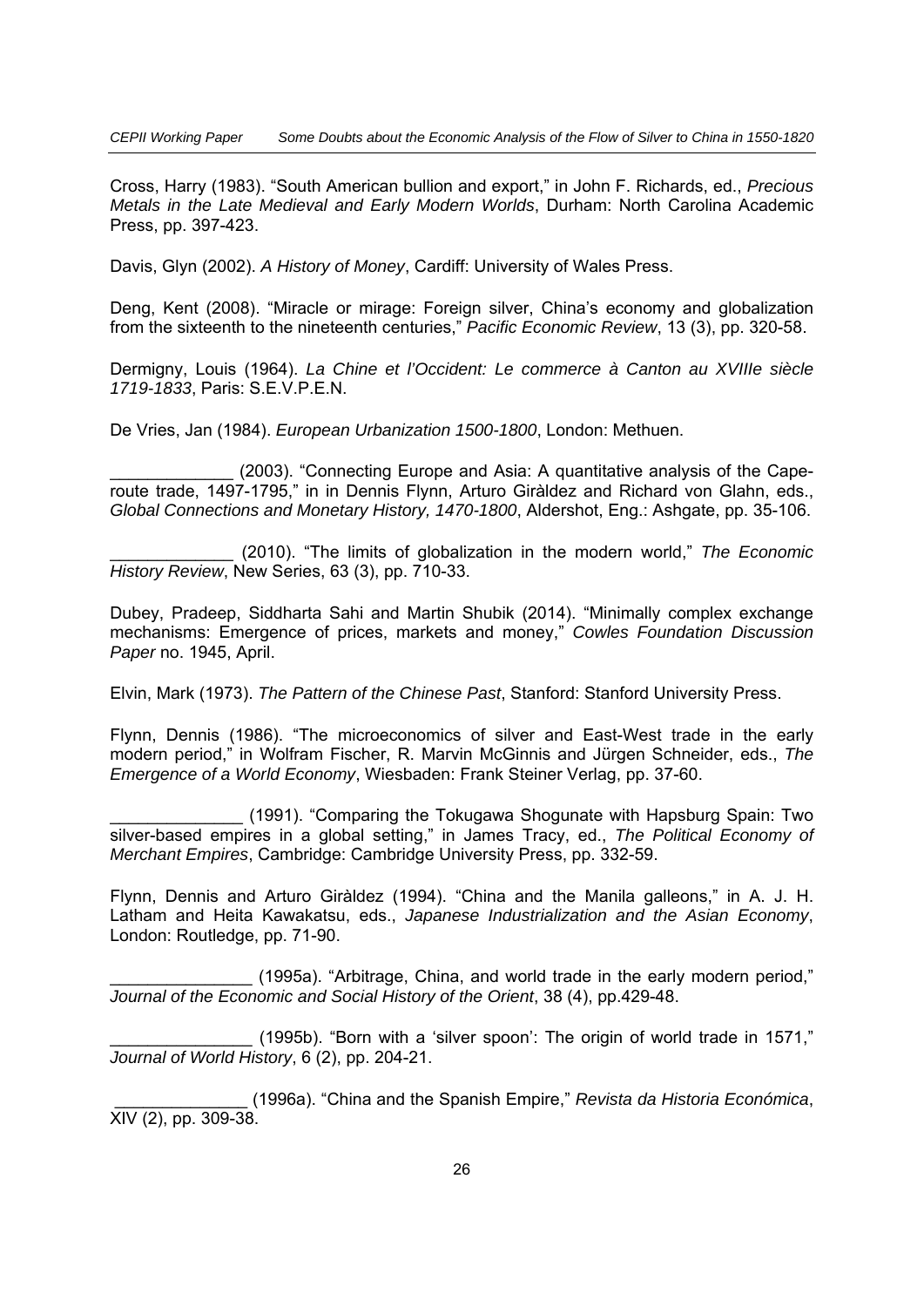*CEPII Working Paper Some Doubts about the Economic Analysis of the Flow of Silver to China in 1550-1820* 

\_\_\_\_\_\_\_\_\_\_\_\_\_\_ (1996b). "Silk for silver: Manila-Macao trade in the 17th century," *Philippine Studies,* 44 (1), pp. 52-68.

\_\_\_\_\_\_\_\_\_\_\_\_\_\_ (1997). "Introduction," in Flynn, Dennis and Arturo Giràldez eds., *Metals and Monies in an Emerging Global Economy*, Aldershot, UK: Ashgate Publishing Co., pp. XV-XL.

(2000). "Money and growth without development: The case of Ming China," in A. J. H. Latham and Heita Kawakatsu, eds., *Asia Pacific Dynamism 1550-2000*, London: Routledge, pp. 199-215.

\_\_\_\_\_\_\_\_\_\_\_\_\_\_ (2002). "Cycles of silver: Global economic unity through the mid-eighteenth century," *Journal of World History* 13 (2), pp. 391-427.

Frank, Andre Gunder (1998a). *ReORIENT: Global Economy in the Asian Age*, Berkeley: University of California Press.

(1998b). "A review of Richard von Glahn, Fountain of Fortune: Money and Monetary Policy in China, 1000-1700," *Journal of World History*, 9 (1), pp. 121-5.

Friedman, Milton (1992). "Franklin D. Roosevelt, Silver, and China," *The Journal of Political Economy*, 100 (1), pp. 62-83.

Goldsmith, Raymond (1969). *Financial Structure and Development*, New Haven: Yale University Press.

Goldstone, Jack (1991). *Revolution and Rebellion in the Early Modern World*, Berkeley: University of California Press.

Goodhart, Charles (1989). *Money, Information and Uncertainty*, 2d. edition: Cambridge, the MIT Press.

Graeber, David (2011). *Debt: The First 5000 Years*, Los Angeles: Melville House pub.

Huang, Philip C. C. (1985). *The Peasant Economy and Social Change in North China*, Stanford: Stanford University Press.

Jevons, William S. (1875). *Money and the Mechanism of Exchange*, London: Kegan Paul, Trench, Trübner & Co., Ltd.

Kindleberger, Charles (1989). *Spenders and Hoarders: The World Distribution of Spanish American Silver 1550-1750*, Singapore: Institute of Southeast Asian Studies.

Kobata, Atsushi (1965). "The production and uses of gold and silver in sixteenth- and seventeenth-century Japan," *The Economic History Review*, new series, 18 (2), pp. 245-66.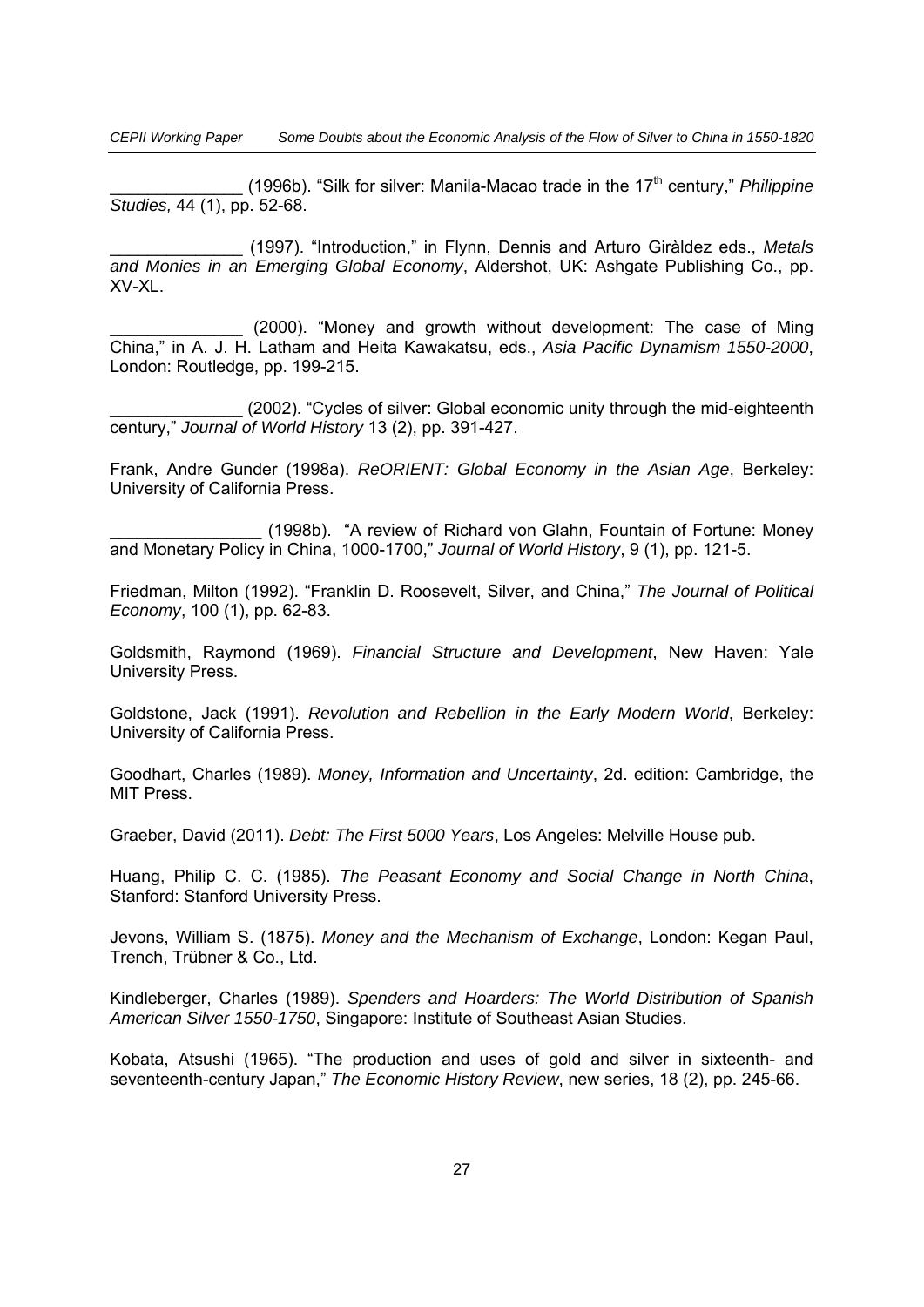Kuroda, Akinobu (2000). "Another monetary economy: The case of traditional China," in A. J. H. Latham and Heita Kawakatsu, eds. *Asia-Pacific Dynamism, 1500-2000*, London: Routledge, pp. 187-98.

Liu, P. K. C. and K. S. Hwang (1979). "Population change and economic development in mainland China since 1400," in Chin-Ming Hou and Tzong-Shiang Yu, eds., *Modern Chinese Economic History* (Proceedings of a conference), Taipei: Institute of Economics, pp. 61-90.

Ma, Debin (1999). "The great silk exchange: How the world was connected and developed," in Dennis Flynn, Lionel Frost and A. J. H. Latham, eds., *Pacific and Pacific Rim Economies*  since the 16<sup>th</sup> Century, London: Routledge, pp. 38-69.

(2012). "Money and monetary system in China in the  $19<sup>th</sup>-20<sup>th</sup>$  century: An overview," *London School of Economics Working Paper* no. 159/12, January.

Maddison, Angus (1998). *Chinese Economic Performance in the Long Run*, Paris: OECD.

\_\_\_\_\_\_\_\_\_\_\_\_\_\_\_ (2003). *The World Economy*, Paris: OECD.

Marks, Robert (1997). *Tigers, Rice, Silk and Silt: Environment and Economy in Late Imperial South China*, Cambridge: Cambridge University Press.

McLaughlin, Cameron and Noriaki Kinoshita (2012). "Monetization in low- and middle-income countries," *International Monetary Fund Working Paper* WP/12/160, June.

Metzger, Thomas (1979). "On the historical roots of economic modernization in China," in Chin-Ming Hou and Tzong-Shiang Yu, eds., *Modern Chinese Economic History* (Proceedings of a conference), Taipei: Institute of Economics, pp. 3-14.

Mill, John Stuart (1848). *Principles of Political Economy*, London: Longmans, Green and Co. 1936 reprint of the last edition dating 1871 (edited by W.J. Ashley).

Mitchener, Kris and Hans-Joachim Voth (2011). "Trading silver for gold: nineteenth-century Asian exports and the political economy of currency unions," in Robert Barro and Jong-Wha Lee, eds., *Costs and Benefits of Economic Integration in Asia*, Oxford: Oxford University Press, pp. 126-56.

Monroe, Arthur (1923). *Monetary Theory before Adam Smith*, New York: August M. Kelley, 1966 reprint.

Moosvi, Shireen (1987). "The silver influx, money supply, prices and revenue-extraction in Mughal India," *Journal of the Economic and Social History of the Orient*, 30 (1), pp. 47-94.

Peng, Winwei (1993-4). *A Monetary History of China*, Bellingham: Center for East Asian Studies, Western Washington University (translated by Edward Kaplan). Vol. 1 (1993), vol. 2 (1994). Original version in Chinese, 1958.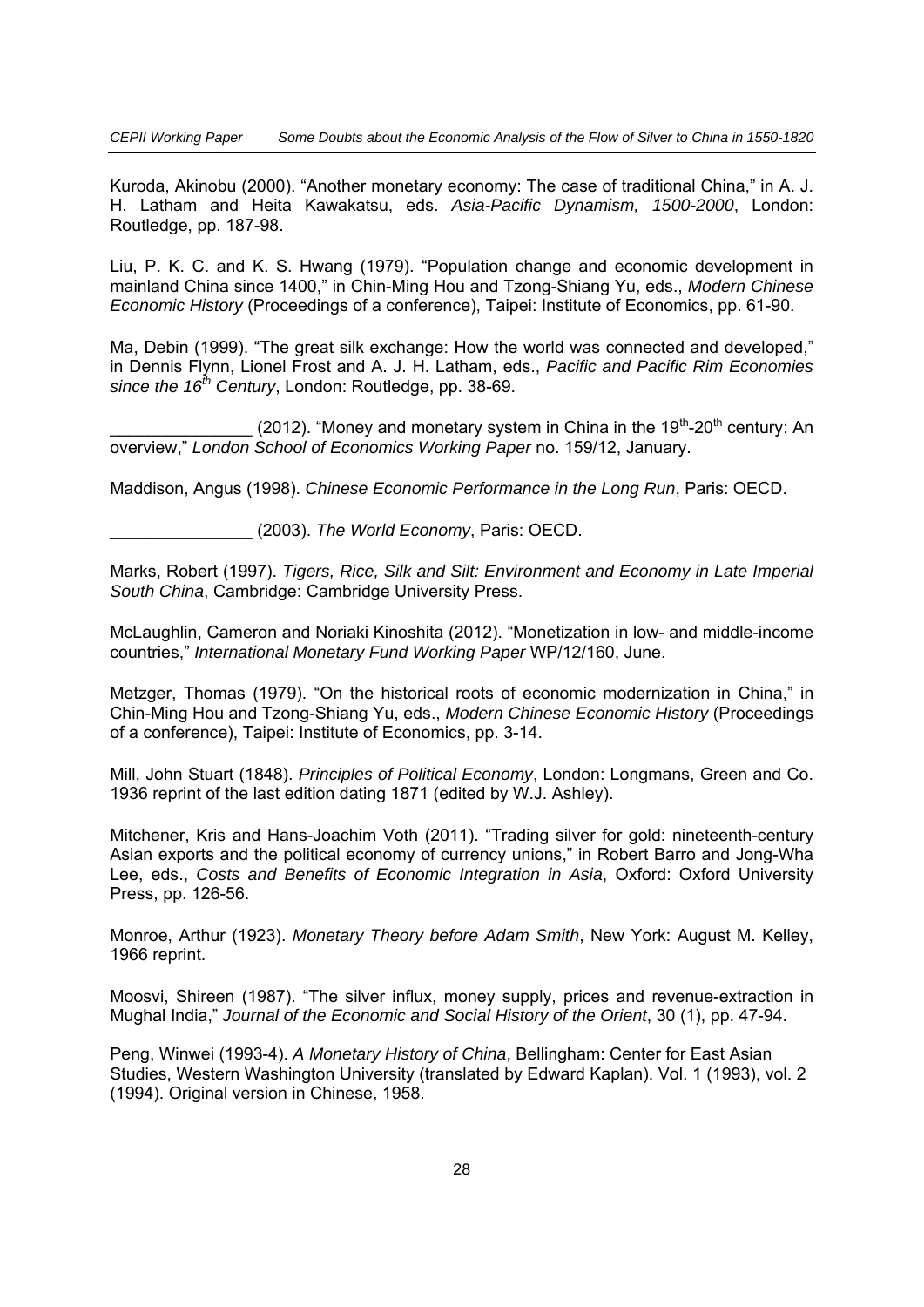Perkins, Dwight H. (1969). *Agricultural Development in China*, Chicago: Aldine Pub. Co.

Pomeranz, Kenneth (2000). *The Great Divergence: China, Europe and the Making of the World Economy*, Princeton: Princeton University Press.

Postan, M. M. (1944). "The rise of a money economy," *The Economic History Review*, 14, pp. 123-34, reprinted in E.M. Carus-Wilson, ed., *Essays in Economic History Reprints Edited for the Economic History Society*, vol. 1, 1954, pp. 1-12.

Ricardo, David (1810). *The High Price of Bullion*, London, 3d ed.

Rotwein, Eugene (1970), ed. *David Hume Writings on Economics*, Madison: University of Wisconsin Press. Original publication of the writings by Hume in 1752.

Rozman, Gilbert (1973). *Urban Networks in Ch'ing China and Tokugawa Japan*, Princeton: Princeton University Press.

(1990). "East Asian urbanization in the nineteenth century: Comparisons with Europe," in Ad Van Der Woude, Jan De Vries, and Akira Hayami, eds, *Urbanization in History*, Oxford: Clarendon Press, pp. 61-73.

Skinner, G. William (1964-5). "Marketing and social structure in rural China," *Journal of Asian Studies*, 24, Part I (Nov. 1964), pp. 3-43, Part II (Feb. 1965), pp.95-228, and Part III (May 1965), pp. 363-99.

Smith, Adam (1776). *An Inquiry into the Nature and Causes of the Wealth of Nations*, New York: The Modern Library (edited by Edwin Cannan, 1937).

Soetbeer, Adolf (1879). *Edelmetall-Produktion und Werthverhältniss zwischen Gold und Silber seit der Entdeckung Amerika's bis zur Gegenwart*, Gotha: Justus Perthes.

Souza, George (1986). *The Survival of Empire: Portuguese Trade and Society in China and the South China Sea 1630-1754*. Cambridge: Cambridge University Press.

Spooner, Frank (1956). *L'économie mondiale et les frappes monétaires en France 1493- 1725*, Paris: Armand Colin.

Vilar, Pierre (1974). *Or et monnaie dans l'histoire*, Paris: Flammarion.

Vogel, Hans U. (1987). "Chinese central monetary policy, 1644-1800," *Late Imperial China*, 8 (2), pp. 1-51.

Von Glahn, Richard (1996a). *Fountain of Fortune: Money and Monetary Policy in China 1000-1700*, Berkeley: University of California Press.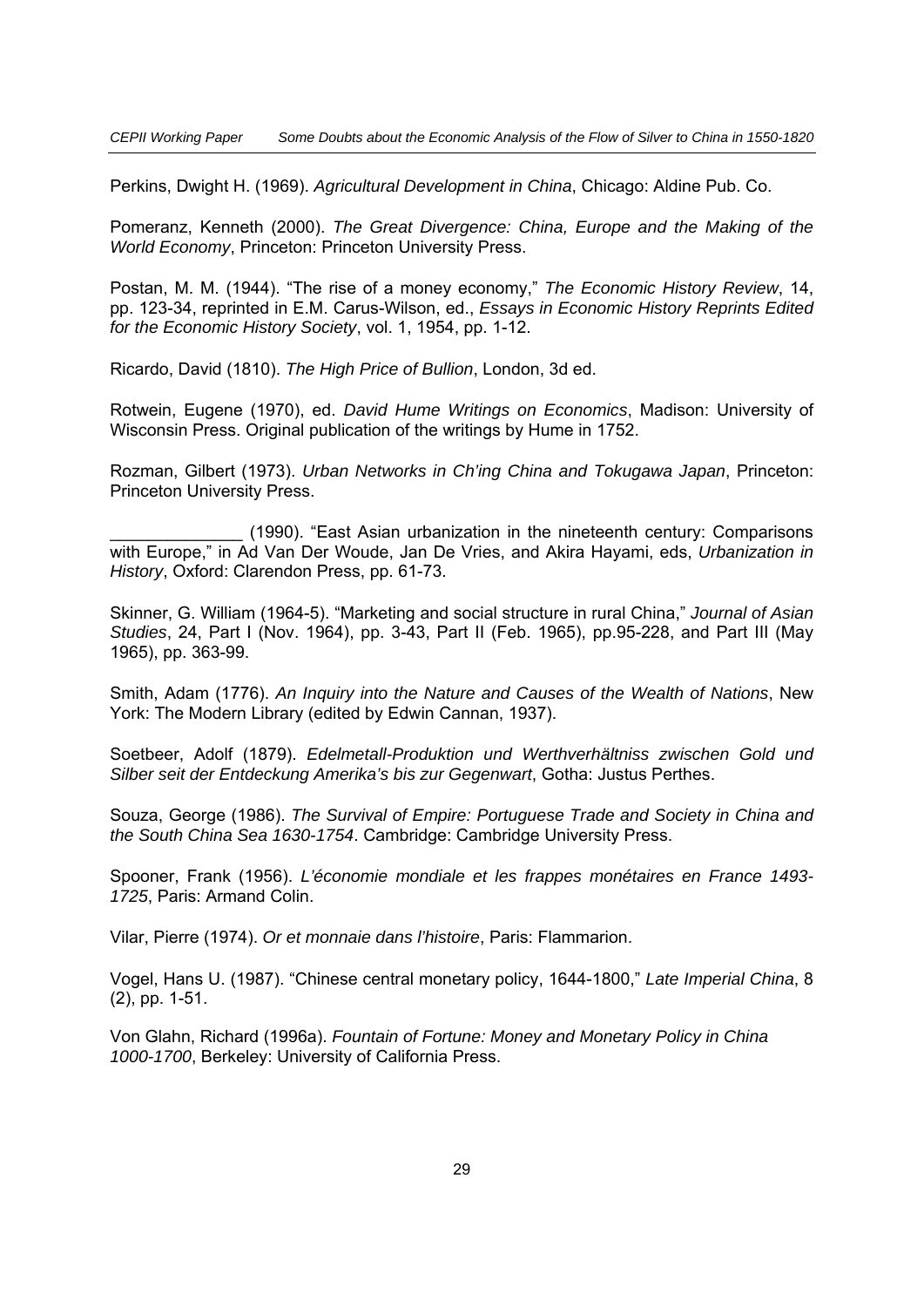*CEPII Working Paper Some Doubts about the Economic Analysis of the Flow of Silver to China in 1550-1820* 

(1996b). "Comment on 'Arbitrage, China and world trade in the Early Modern Period," *Journal of the Economic and Social History of the Orient*, 39, no. 3, pp. 365- 7.

\_\_\_\_\_\_\_\_\_\_\_\_\_ (1996c). "Myth and reality of China's seventeenth-century monetary crisis," *The Journal of Economic History*, 56 (2), pp. 429-54.

(2003). "Money use in China and changing patterns of global trade in monetary metals, 1500-1800," in Dennis Flynn, Arturo Giràldez and Richard von Glahn, eds., *Global Connections and Monetary History, 1470-1800*, Aldershot, Eng.: Ashgate, pp. 187- 205.

(2013). "Cycles of silver in Chinese monetary history," in Billy K. L. So, ed., *The Economy of Lower Yangzi Delta in Late Imperial China*, London: Routledge, pp. 17-71.

\_\_\_\_\_\_\_\_\_\_\_\_\_ (2016*). The Economic History of China from Antiquity to the Nineteenth Century*, Cambridge: Cambridge University Press.

Wang, Yeh-chien (1979). "Evolution of the Chinese monetary system, 1644-1850," in Chin-Ming Hou and Tzong-Shiang Yu, eds., *Modern Chinese Economic History* (Proceedings of a conference), Taipei: Institute of Economics, pp. 425-52.

\_\_\_\_\_\_\_\_\_\_\_\_\_\_ (1992). "Secular trend of rice prices in the Yangtze Delta, 1638-1935," in Thomas Rawski and Lillian Li, eds., *Chinese History in Economic Perspective*, Berkeley: University of California Press, pp. 35-68.

Yamamura, Kozo and Tetsuo Kamiki (1983). "Silver mines and Sung coins: A monetary history of medieval and modern Japan in international perspective," in John F. Richards, ed., *Precious Metals in the Late Medieval and Early Modern Worlds*, Durham: North Carolina Academic Press, pp. 329-62.

Yang, Lien-Sheng (1952). *Money and Credit in China: A Short History*, Cambridge: Harvard University Press.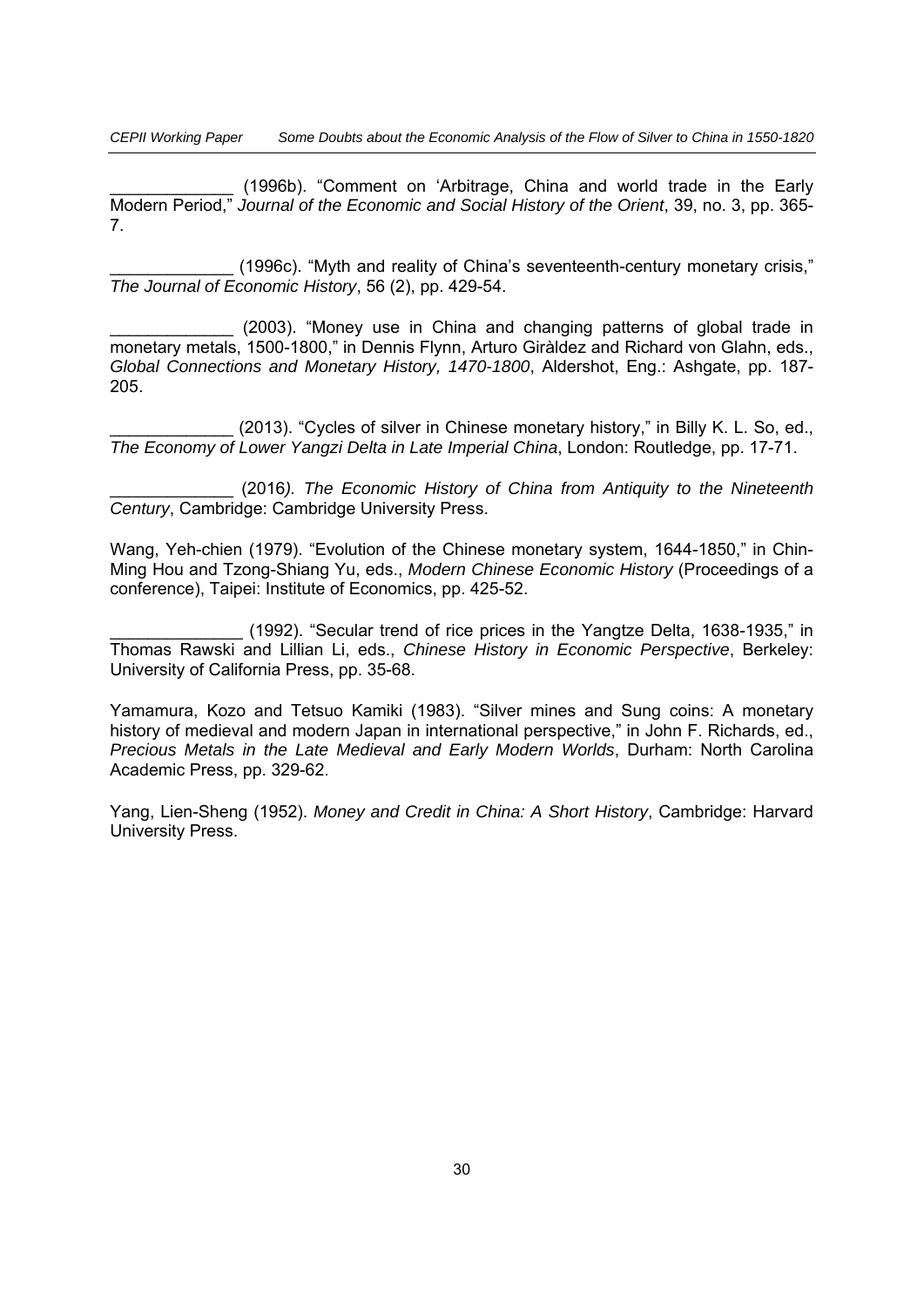#### **APPENDIX**

### **Table 1 - Estimated Imports Of Silver Into China 1550-1820**

(annual values in metric tons)

| Period    | Europe <sup>a</sup> | Japan <sup>b</sup> | Total             |
|-----------|---------------------|--------------------|-------------------|
| 1550-1600 | 19.28               | 25.6               | 44.88             |
| 1601-1605 | 29.5                |                    |                   |
| 1606-1610 | 43.2                | 24.8               | 68                |
| 1611-1615 | 31.2                | 51.8               | 83                |
| 1616-1620 | 19.8                | 51.3               | 71.1              |
| 1621-1625 |                     | $\overline{57.3}$  |                   |
| 1626-1630 | 11.6                | 40.3               | 51.9              |
| 1631-1635 | 18.3                | 68.9               | 87.2              |
| 1636-1640 | 15.4                | 99.2               | 114.6             |
| 1641-1645 | 7.9                 | 41.8               | 49.7              |
| 1646-1650 | 4.3                 | 33.3               | 37.6              |
| 1651-1655 | 2.1                 | 43                 | 45.1              |
| 1656-1660 | 1.2                 | 59.3               | 60.4              |
| 1661-1665 | 1.1                 | 65.1               | 66.2              |
| 1666-1670 | 0.7                 | 15.8               | 16.5              |
| 1671-1675 | 0.4                 | 20.8               | 21.2              |
| 1676-1680 | 1.5                 | 23.2               | 24.7              |
| 1681-1685 | 2.6                 | 23.2               | 25.8              |
| 1686-1690 | 5.9                 | 2.7                | 8.6               |
| 1691-1695 | 6.8                 | 2.7                | 9.5               |
| 1696-1700 | 14.7                | 2.7                | 17.4              |
| 1701-1705 | $\qquad \qquad -$   | 7.5                | -                 |
| 1706-1710 | —                   | 6.6                | $\qquad \qquad -$ |
| 1711-1718 |                     | 4.1                |                   |
| 1719-1725 | 15.2                | $\,6\,$            | 21.2              |
| 1726-1733 | 24.5                | $\overline{6}$     | 30.5              |
| 1734-1740 | 25.7                | 2.5                | 28.2              |
| 1741-1748 | 35.9                | 1                  | 36.9              |
| 1749-1755 | 56.6                | 1                  | 57.6              |
| 1756-1762 | 32.8                | $\mathbf{1}$       | 33.8              |
| 1763-1769 | 72.3                | $\mathbf 1$        | 73.3              |
| 1770-1777 | 47.4                | 1                  | 48.4              |
| 1778-1784 | 33.1                | 1                  | 34.1              |
| 1785-1791 | 91.3                | 1                  | 92.3              |
| 1792-1798 | 42.9                | 1                  | 43.9              |
| 1799-1806 | 92.4                | 1                  | 93.4              |
| 1807-1813 | 50.7                | $\mathbf{1}$       | 51.7              |
| 1814-1820 | 110.4               | 1                  | 111.4             |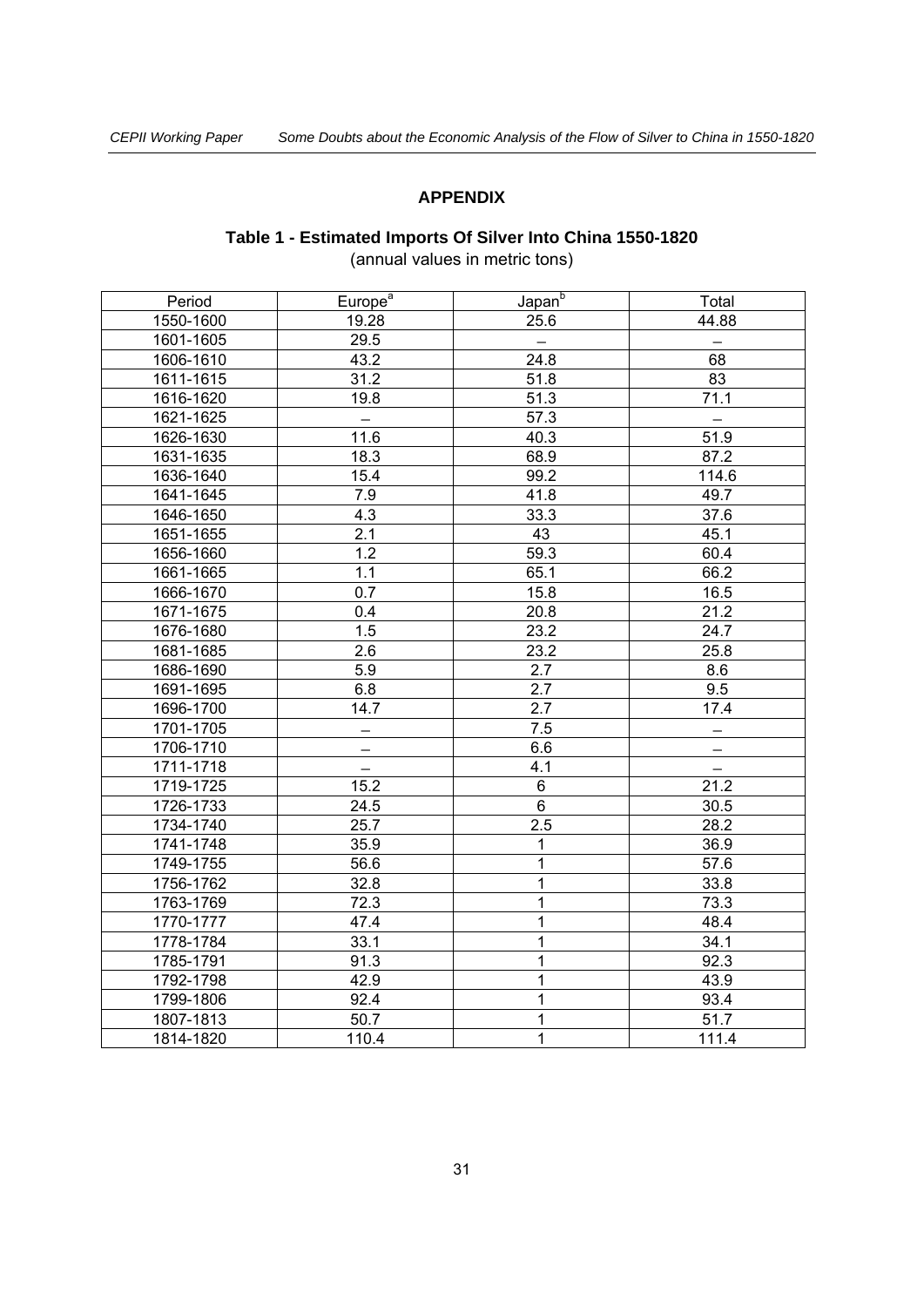<sup>a</sup> The estimated imports of silver from Europe into China all come from von Glahn except for the last two observations, which come Dermigny (1964), II, p. 735). They are all sums of inflows via the Philippines and via the Indian Ocean. All the original data from von Glahn and Dermigny covered multiple-year intervals and needed to be annualized. Thus, for the period 1550-1600, Glahn's (1996a, Table 13, p. 140) figures for the Philippines and the Indian Ocean were added and then divided by 50. For 1601-1700, von Glahn offers quinquennial data (1996a, Table 23, p. 232) for the Philippines and the Indian Ocean. Therefore, the two were added and divided by 5. For 1719-1806, von Glahn (2003, Table 9.2, p. 195) offers annualized data for the sums of the inflows covering 6- or 7-year stretches. The data were simply copied. Von Glahn's data leaves open two gaps for the study period 1550-1820, for 1701-1718 and for 1807-20. I was able to do nothing to about the former, but I could cover the latter by going back to his source for 1719-1806, Dermigny (1964).

<sup>b</sup> For 1550-1700 the estimated imports of silver from Japan into China all come from the same Tables as those in von Glahn (1996a) for the earlier imports from Europe. They posed the same need to annualize. For 1701-1820, however, von Glahn offers no data. Therefore, I turned to Yamamura and Kamiki (1983), Table 7, p. 344, and used their preferred estimate, from Iwahashi (they offer one other). It was possible to check the coherence of the Iwahashi figures from Yamamura and Kamiki with those from von Glahn because of an overlap. Yamamura and Kamiki provide an Iwahashi estimate for 1601-1694, which could then be compared with the quinquennial estimates von Glahn provides for the same years. The annualized values in both cases are nearly identical. The only remaining problem then was to annualize the estimates that Yamamura and Kamiki offer for 1695- 1709, 1710-1713, 1714-35 and 1736-1817 and next to recalculate annual averages for the same intervals that von Glahn offers for Europe.